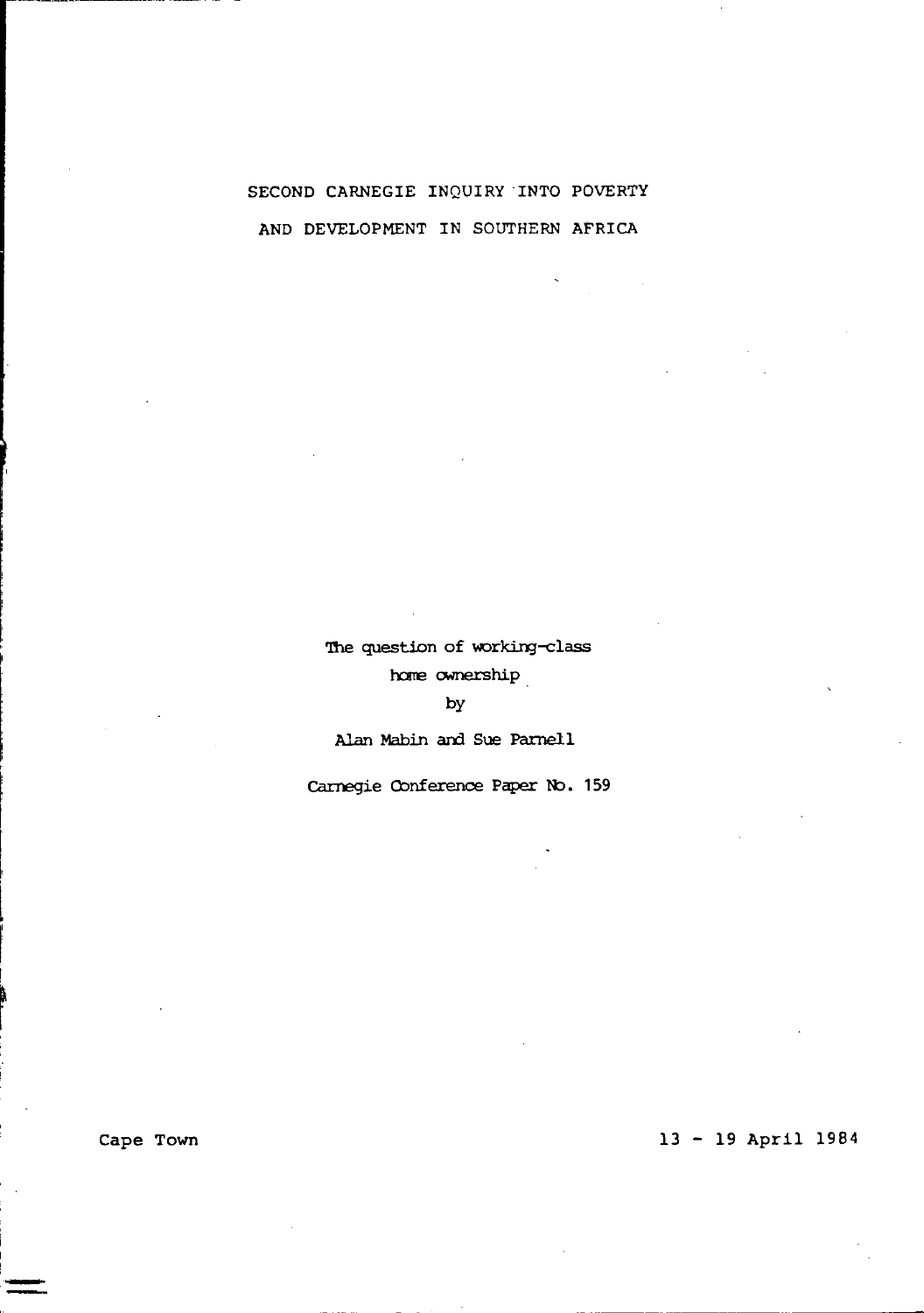# **ISBN 0** 7992 **0658 X**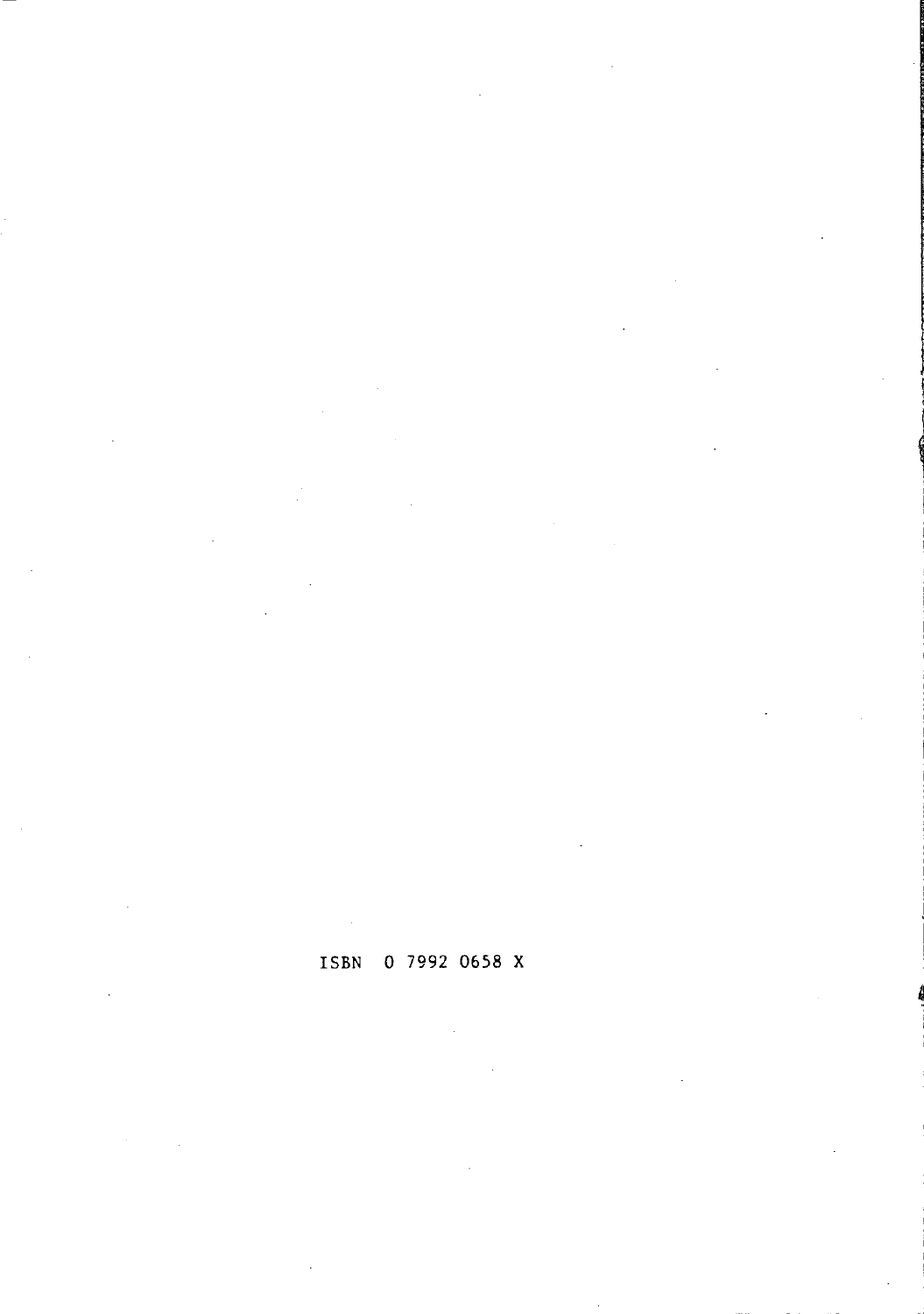## I NTRODUCT I ON

Government accommodation represents a high proportion of the country's urban housing stock. The dominance of public housing in the township landscape highlights the importance of the policy shift towards home ownership. The selling of state-owned rental units is taking place in a context of intense scarcity of housing in South Africa - a scarcity which has deepened over the past ten years, This scarcity has helped to generate rent strikes, protests and even riots in the townships where the majority of black South Africans live. The housing problem has also caused concern among employers.over their employees" living conditions. These events and concerns have contributed to policy shifts on the part of the state.

I  $\mathbf{L}$ 

> The announcement in March last year of the government's intention to sell 500 000 houses was widely welcomed, by the daily press, The Urban Foundation, and the Soweto Civic Association among others (c.f. Rand Daily Mail, 4.3.83, 5.3.83; Citizen, 4.3.83; Star, 4.3.83; Beeld, 4.3.83). The sale of state housing extends the hift in policy which has included the employment of 'self help' schemes and other projects which have involved self-provided housing. Indeed, since the late sixties policy has moved further away from state provision of housing towards forcing hundreds of thousands of people tc provide their own shelter through squatting. In this paper we attempt to explain the shift in state policy; we then examine the implications of 'homeownership' schemes for black working class South Africans in the light of the substantial literature on the subject emanating from other countries. Political strategies with respect to the housing question are briefly explored.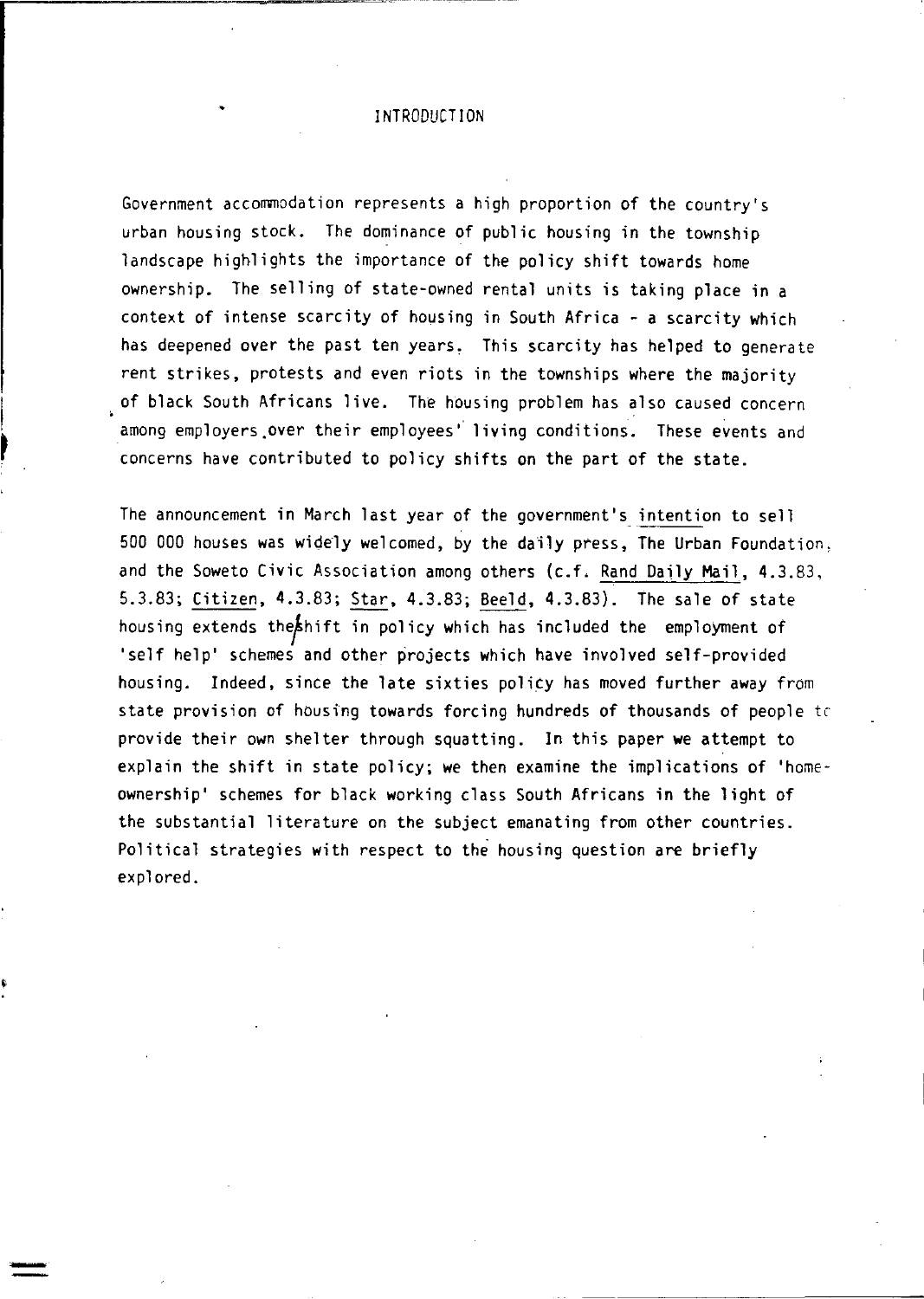### THE SHIFT TO HOME OWNERSHIP

The South African state's involvement in housing grew rapidly from the nineteen twenties onwards, as municipalities and central government departments assumed ever more responsibility for the investment of capital in housing. They heyday of state housing construction in South Africa was in the fifties and sixties, when most of the housing units which the government now plans to sell were built (Morris, 1981). The crucial aspect of this development was that the state retained control over the housing and, through numerous offices in the townships and housing estates, collected the rents paid.

I I ~

In recent years in many capitalist countries less and less housing has been produced and rented by the state. Increasingly, people who live in the cities of the capitalist world have been forced to look away from the state as the source of their housing. This process has been described by Michael Harloe (1981) as the 'recommodification' of housing, by which he means that from a situation in which much housing was supplied by the state, people in capitalist cities now find themselves forced to seek housing which they purchase or rent in the market rather like any other commodity - except that it is their largest single item of expenditure. This recommodification is typified by the Thatcher government's policy of selling off council housingin Britain (Rose, 1980; Mabin, 1983). An early scheme allowing council tenants to convert to home ownership in South Africa was introduced by the Johannesburg City Council in 1944 (Parnell, 1983). But the dominant theme in the state's r6le in housing in subsequent decades was one of socialised, collective consumption, to apply the phrases of French urban sociologists (Pickvance, 1976; Preteceille, 1981). 'Collective consumption' has proved not to be a necessary and permanent feature of capitalism, but an historicallyspecific phenomenon (Rose, 19?C; Mackenzie, 1978), and shifts in housing policy began to emerge in South Africa as elsewhere at least fifteen years ago.

The process of recommodifying housing in South Africa has advanced through at least three phases since the late sixties (Mabin, 1983) :

1. The state simply ceased, or practically ceased, its direct involvement in the construction of urban housing, forcing hundreds of thousands of people to provide their own housing - which many have done in squatter settlements. Renting a piece of land in the Winterveld or hiring private contractors to lay foundation slabs in Kroonstad is

 $\overline{2}$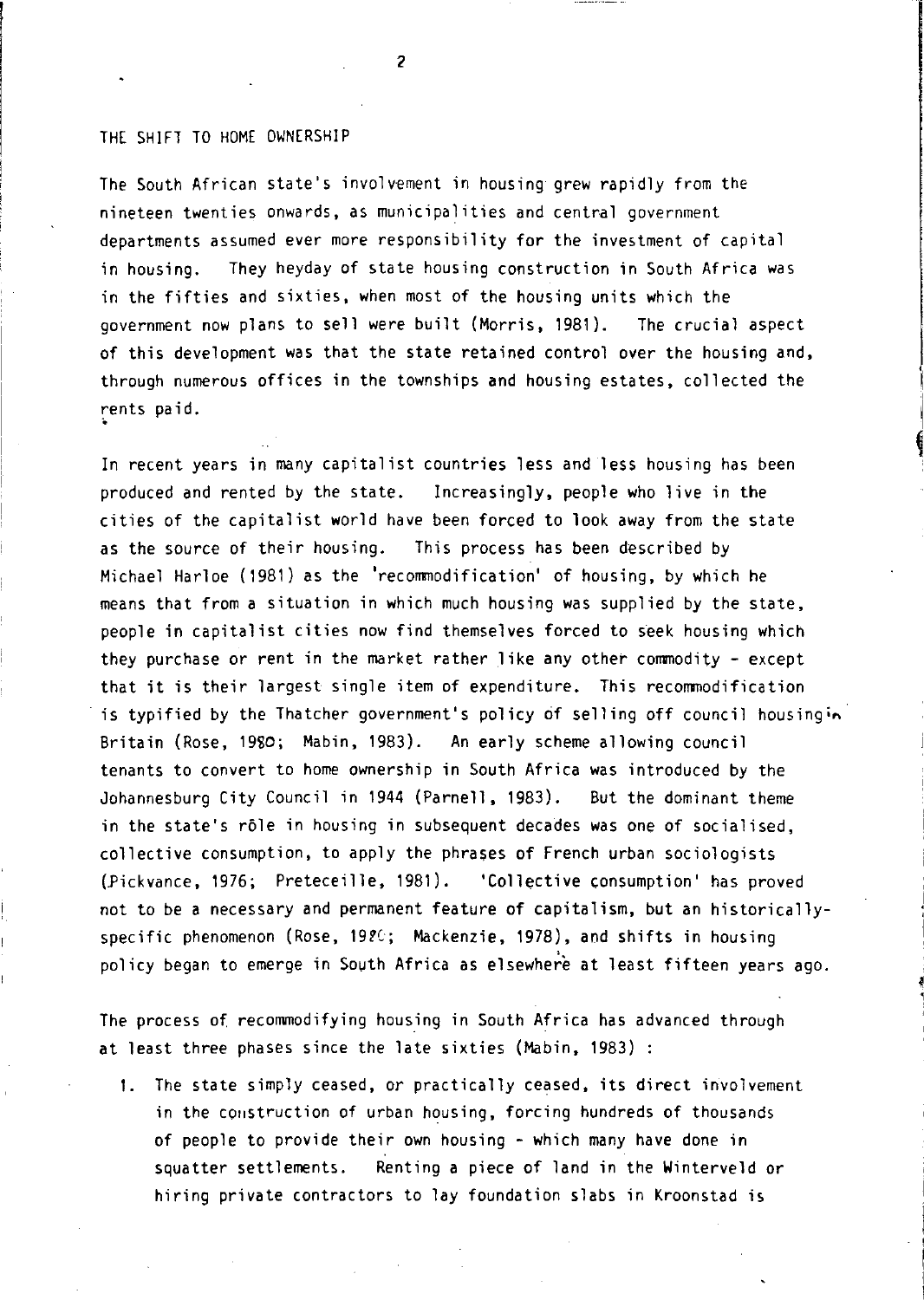what self-help really means under these conditions (Hart, 1983). Far fewer people have been able to borrow from employers and institutions to build or buy in more established areas.

2. The state, especially at the local level, began to plan and manage (though. not to construct) new housing schemes for sale instead of rental. The classic example is the Cape Town City Council's scheme at Mitchell's Plain, though the change in local authority and Department of Community Development policies making this possible seems to have had its roots in white housing schemes in the early seventies (Financial Mail, 5.5.1978, Special Report, p.3;  $Robins, 1983).$ 

j r

- 3. Increasingly the state has begun to lease on long term or to sell its existing rental housing stock (Morris, 1981). This would not have been possible without the acute housing shortage brought about by the effects of earlier state policies, since building society and other institutional lending is dependent on a ready ability to resell houses on which bond repayments are in default (Mabin, 1983). In recent years the government's policy has been:
	- , The promotion of facilities for the provision of adequate housing of satisfactory quality and standard at reasonable cost for all population groups, and the encouragement of home ownership with emphasis on the leading rôle that the private sector should play in this and the consequent restrictio' of the rôle of the public sector as far as possible to the provision of SUb-economic housing.' (Republic of South Africa, 1977, par. 2).

There are many forces producing this recommodification of housing. In the case of the United States and Western Europe, recession, the fiscal crisis of the state and the restructuring of capital have been linked to the shift away from state-supplied housing (Miller, 1978; Harloe, 1981; Tomaskovic-D $\epsilon$ . and Miller, 1982). These essentially economic forces do not operate in a political vacuum, however. In both the Federal Republic of Germany and the United Kingdom, social democratic and conservative governments have been responsible for the encouragement of home ownership schemes (Harloe, 1981); while in the United States the political program of the present federal government clearly favours private home ownership over public housing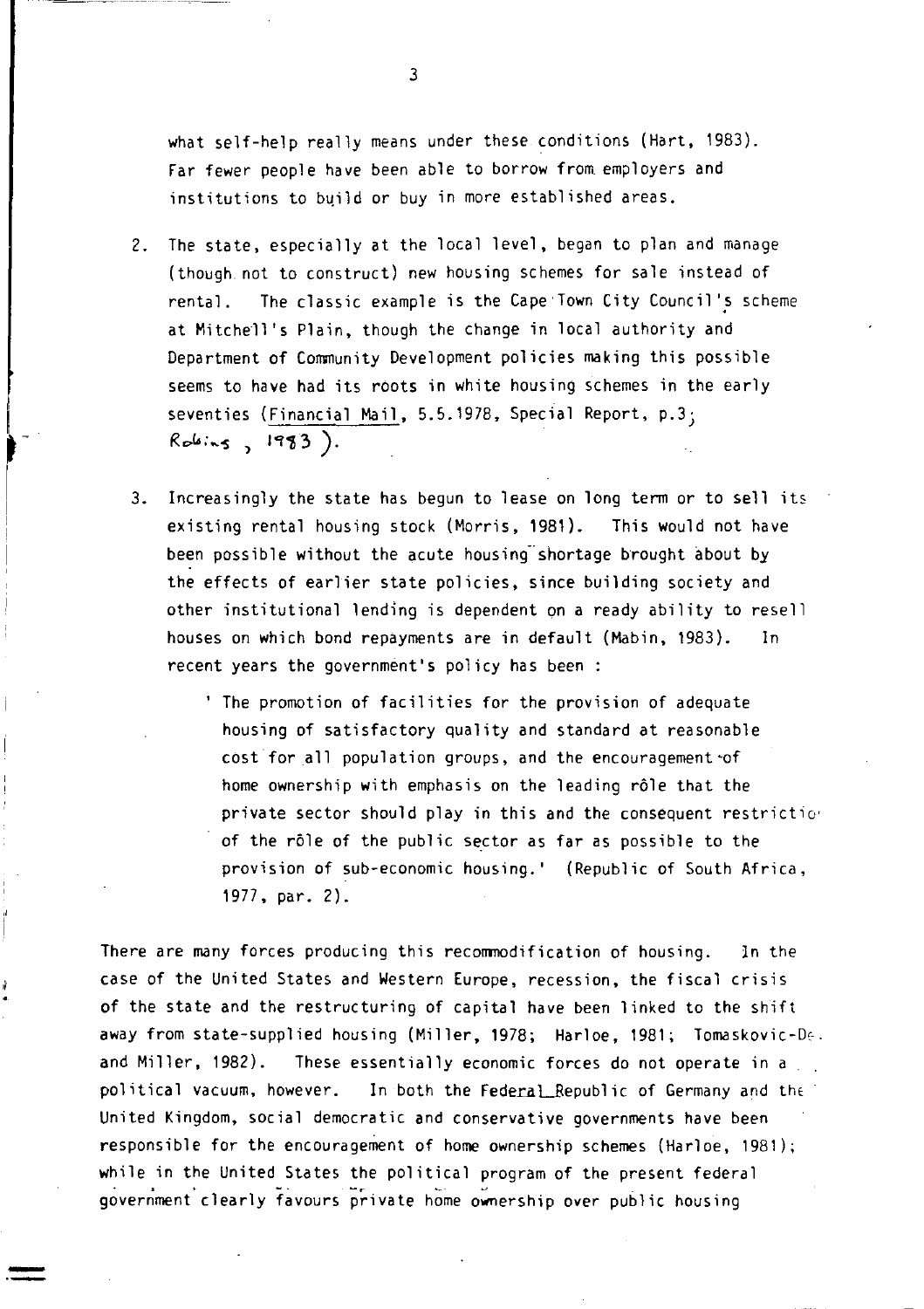*f,--r>":");""", J* (Tomaskovic-Devey and'Miller, 1982).

Similarly, many political pressures have been, at least in part, responsible for the recommodification of housing in South Africa. In order to examine these pressures, the Mitchell's Plain housing scheme in Cape Town provides a useful example. Four particular factors have been identified as having had an influence on the emergence of this scheme, which was built for owneroccupation:

- 1. the demands of tenants in council rental schemes for better housing, expressed through urban unrest and political protest, particularly in 1976 and 1980;
- 2. demands for better housing for workers made by some employees and their organisations in order to reduce absenteeism and other problems, and in order to house the better-paid sections of the work force;
- 3. the wider state policy of regional development necessitating the development of new coloured group areas in the Western Cape such as Atlantis and Mitchell's Plain; and
- 4. the 'overall national strategy' of, developing a 'black middle class' which can be co-opted to the support of government and business involves the development of separate residential areas for 'petty bourgeois' and working class people, as opposed to the earlier policy of encouraging 'balanced social communities' in which people of diverse incomes were housed in the same areas (Social Review, 1981, pp.  $25 - 28$ ).

It is undoubtedly the case that the state has been forced to respond to political forces in the development of its housing policies. But as the case of Mitchell's Plain shows, these political pressures have been intertwined with economic forces in producing shifts in policy. Thus, well before the major urban upheavals of 1976 and 1980, the Cape Town City Council was engaged in the planning and construction of Mitchell's Plain, in part owing to the lack of finance available for the construction of further rental schemes (Financial Mail, 5.5.1978,  $\overline{p}$ , p.3; c.f. Morris, 1972, pp 13-15). It is clearly necessary to look beyond the purely political arena for explanations of recommodification of housing. Yet the political pressures cannot be ignored. As David Dewar has noted. the state is involved in an attempt to depolitise the housing question by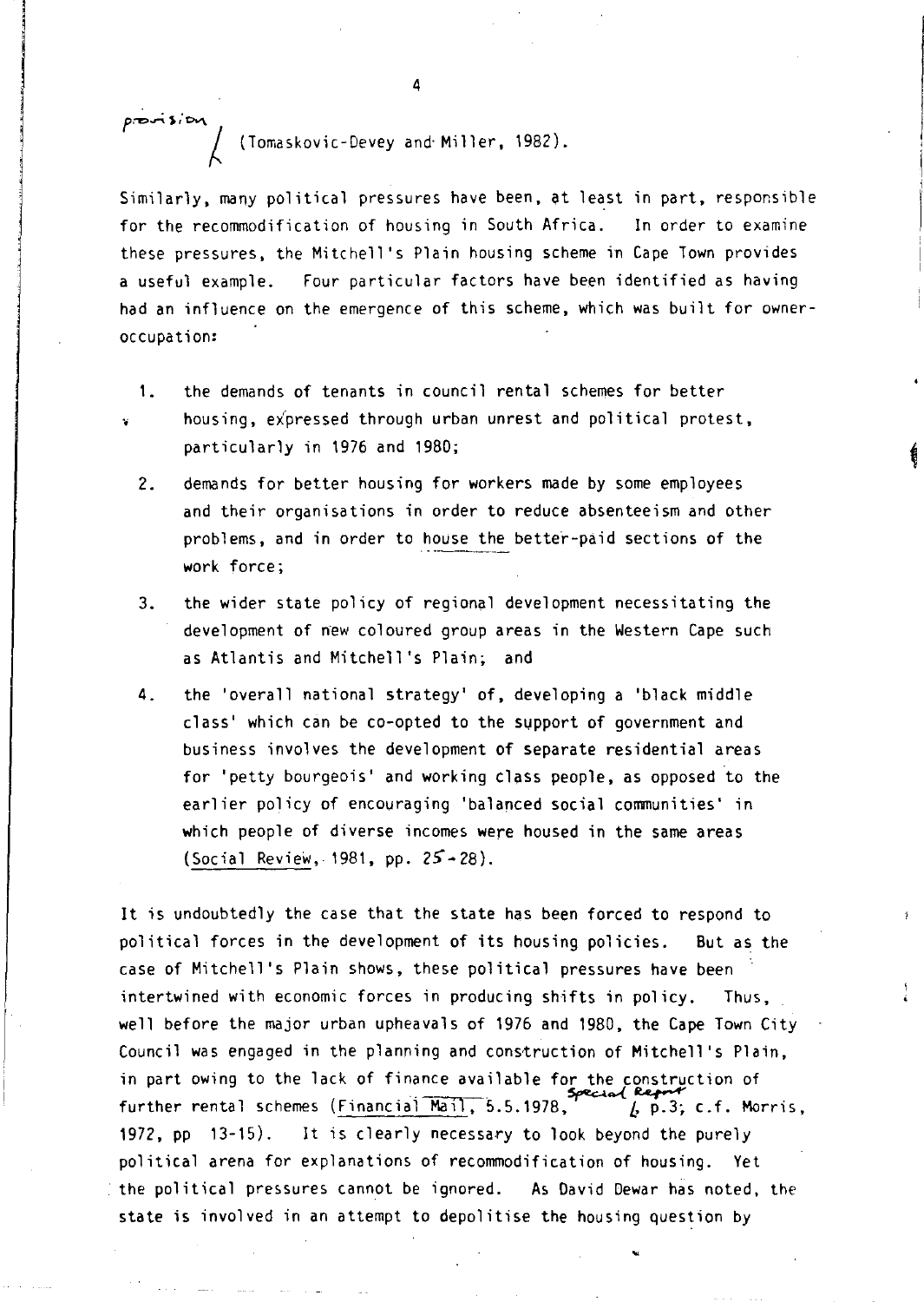distancing itself from the provision of shelter; the same point is constantly reiterated in seminars and conferences on housing (e.g. Lamont, 1983; pewar, 1983). At the same time, the fiscal questions surrounding the state - as reflected in rising taxation and cuts in spending - reveal that the state is at least reluctant, if not unable, to finance new,· large-scale housing construction. The full explanation of recommodification in South Africa requires an integration of the economic and political dimensions which has not yet been accomplished,

Among the factors which require integration into the explanation of shifts m government housing policy is the interaction between private institutions such as banks and building societies, always important as determinants of the housing question in capitalist societies (c.f. Harvey, 1975; Boddy, 1976; Boddy, 1981), and the state. The commission of enquiry into certain matters relating to building societies in South Africa (Republic of South Africa, 1982) took the view that 'the government's policy on building  $$ societies emanates essentially from its policy on the housing of the various population groups' (Republic of South Africa, 1982, p.5, par. 2.3.2). At the same time the building societies themselves clearly play a rôle in the formulation of state policy, for it was the same commission, chaired by Mr Boet Viljoen (past president of the Association of Building Societies) which originally recommended the sale of existing Soweto houses (RSA, 1982). The same individual's reaction to the government home ownership announcements was that 'it was great news .... the building societies are willing and able to advance mortage finance' (Rand Daily Mail, 4.3.83). 'Mr Viljoen also expressed delight that people who had rented their homes for many years would be able through home ownership to share in the fruits of the capitalist system' (ROM, 4.3.83).

It is at least possible to suggest that financial community enthusiasm over home ownership schemes is related to the support which the institutions receive from the state in connection with home ownership. Building societies, for example, receive state support, e.g. tax concessions on money invested with building societies (Republic of South Africa, 1982, p.3, par. 2.1.4) and a favourable legal framework with regulatory prescriptions 'mainly in respect of less restrictive requirements for liquid assets.<sup>--</sup> prescribed investments and capital and reserve ratios' (Republic of South Africa. 1982. p.6. par. 2.3.3.). The financial 'shelter' experienced by

.-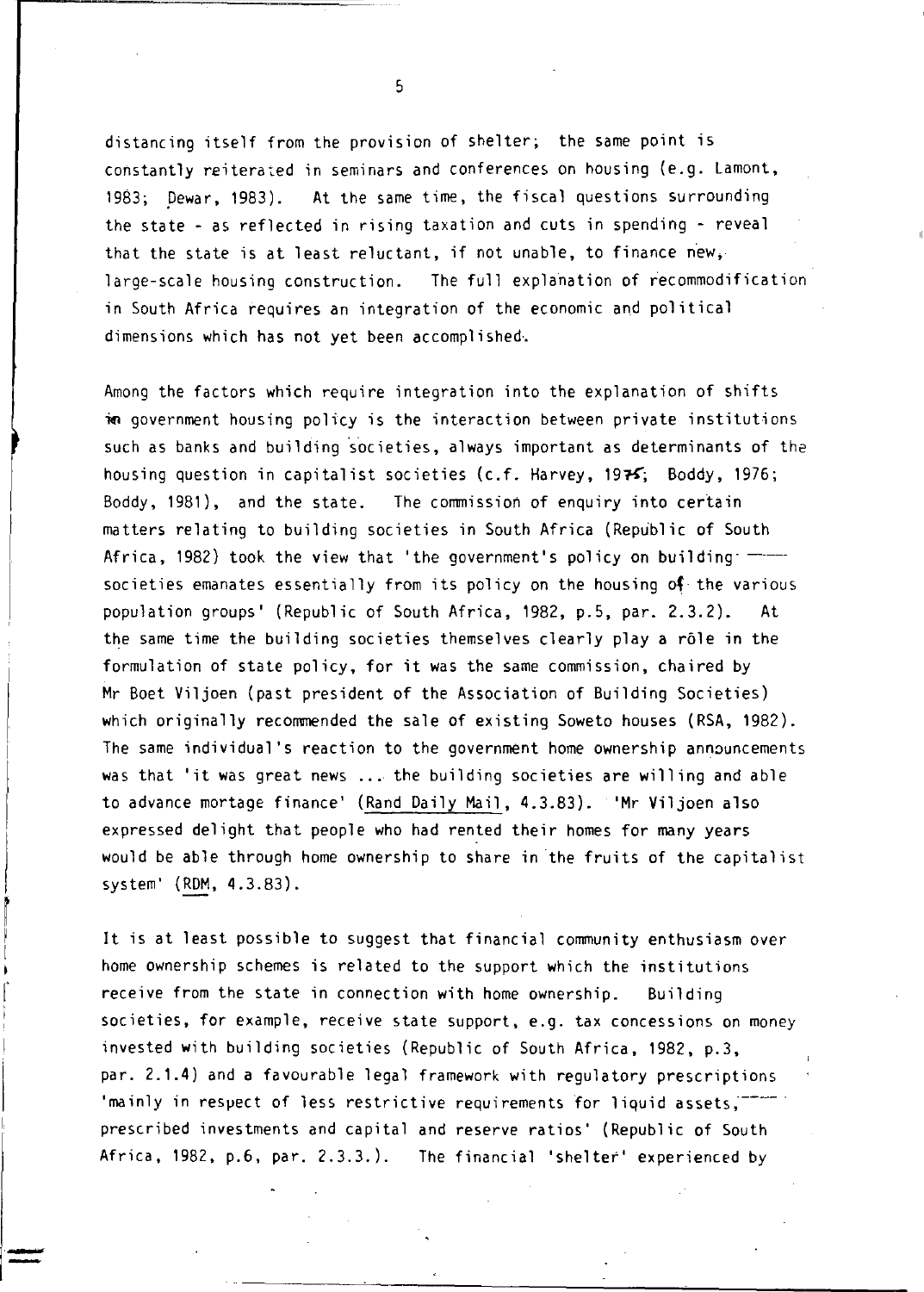building societies from the State has made them 'pillars of stability within the national economy' (RSA, 1982, p.6., par. 2.4.3.).' A satisfactory analysis will have to incorporate such factors in its explanation of recommodification.

To return to the political terrain, perhaps the most intriguing question with respect to the state's program of house sales is the haste with which the program is being pursued. While pressure from various quarters may have been responsible for the overall shift in housing policy, the speed with which the state is attempting to dispose of its housing units is suggestive gf additional motives. While it remains impossible to move beyond speculation at this stage, the impending autonomy to be granted to (or imposed on) local authorities in coloured and Indian group areas and to community councils in prescribed African urban areas and the need to find ways of financing these authorities may well have necessitated the sale of housing in the relevant areas to-provide initial capital (through donation of sale proceeds from the National Housing Fund) and ongoing rates and service levy income from owner occupants. By the time these new types of local state apparatus come into being the sale of much state housing may well be a fait accompli.

The explanations advanced in the popular media (especially newspapers) for the sale of state-owned rental units have tended to concentrate on the political elements involved. Similarly, reactions to the selling scheme have centred on its political significance. In the following sections of this paper, we focus first on the economic consequences of the state's program in order to inform a subsequent analysis of the political significance of new developments in housing in South Africa.

### IMPLICATIONS OF SELLING STATE HOUSING

Simply because the state decides to sell its houses and flats to their current tenants does not mean that all tenants will become - or, more importantly, remain - home owners. 'State homes for sale' does not necessarily mean a 'massive boost for home ownership', 'to juxtapose two newspaper headlines at the time the selling scheme was announced (ROM, 4.3.83,  $C$ *Hie*, 40.53). The difficulties in arranging finance for many tenants to buy their existing houses have long been recognised (Boaden, 1980). An examination of the costs involved in purchasing a home illustrates these difficult ies. In the new selling scheme, the pricing principle is that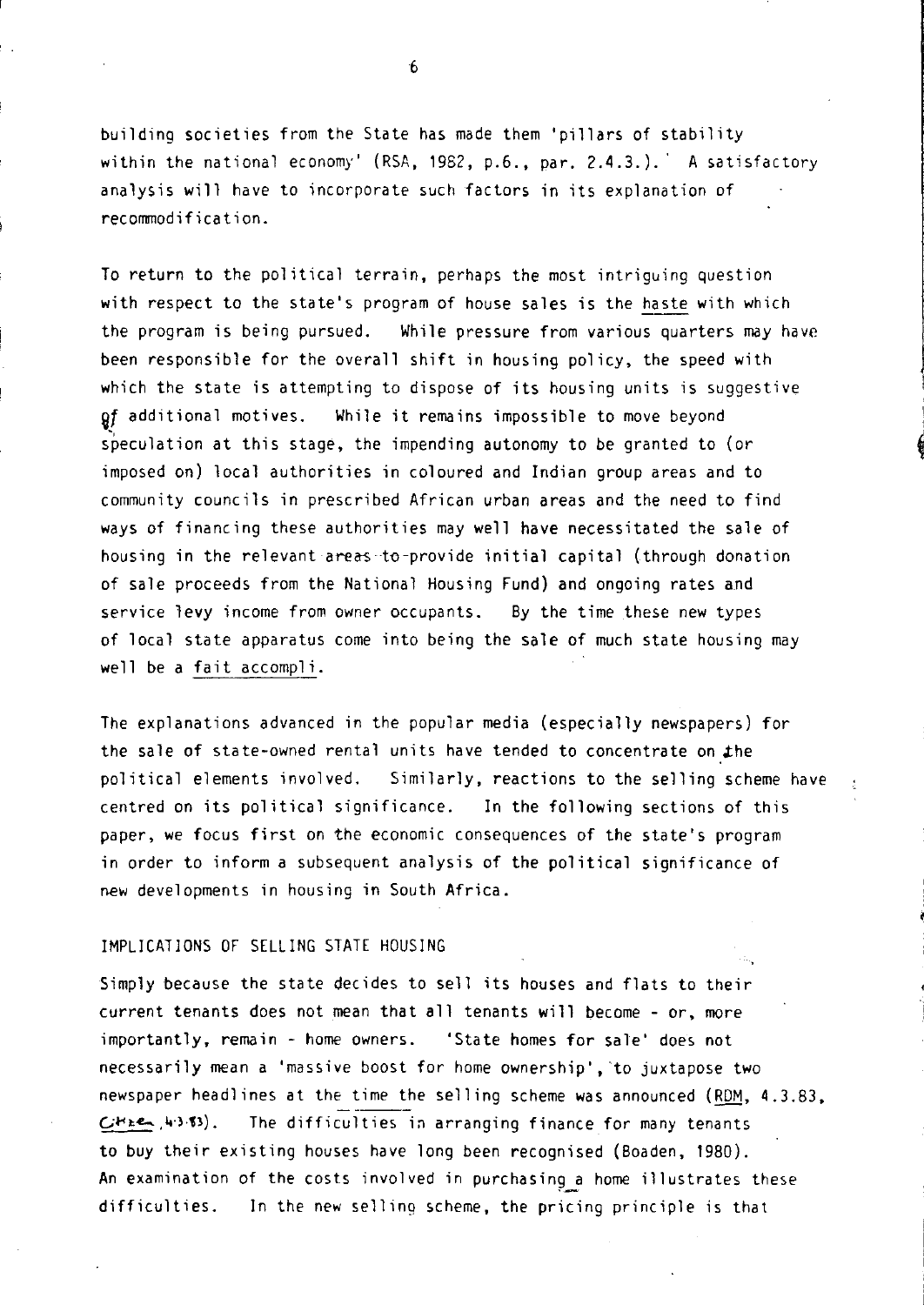the 'revalued price' of housing units is calculated as

r---------------------~---------- -

# Price = original cost x building index inflation rate  $\overline{2}$

Thus a house built in Soweto in 1960 for R400 would cost its tenant about R1 700 in 1983 (Kruger, 1983). Discounts are, however, available, as shown in Table 1. Thus, a tenant who has occupied a house priced at R1 700 for 5 years or more, and who buys within one year of July 1, 1983, is eligible for discounts of 30%, 5% plus 5% or a total discount of 40%. The  $\beta$ rice to such a tenant would, therefore, be about R1 000. However, in addition there are costs associated with transfer fees, water and sewage connections and certain other costs. Even for a Soweto resident who secures an 80% employer subsidy or (under the 99 year lease scheme) building society loan, therefore, the initial outlay on the "home ownership' scheme or under the 99-year leasehold scheme for the cheapest houses will be about R475 or R985 respectively (1). The income of Soweto residents in 1982 was distributed as shown in Table 3. At the same time the cost of living for a family of six in Soweto was estimated to be R277 ( $R+q$ ;  $e+q$ ,  $198^2$ ). More than half of Soweto residents earning below this figure could not realistically be expected to have saved the R500 to R1 000 required as the initial outlay for home ownership (2). These rough calculations suggest, therefore, that from a financial standpoint some fairly large proportion of Sowetans will be unable to enter the ranks of holders of 99-year leases or occupancy titles. The same conclusion can presumably be reached with respe.:: to residents of other African residential. areas in South African cities .

. This conclusion further suggests that the population of the urban African townships will become divided into a number of different groups. It is not the intention of this paper to suggest that such groups will constitute 'housing classes' in the sense which Rex and Moore (1967) imply. Nevertheless. at this point some different groupings can be identified.

1. Not all the houses in any township will be offered for sale. for a variety of reasons including the difficulties of securing finance in cases of substandard construction and poorly divided semi-detached or row housing. In Soweto. for example, it is the intention of the West Rand Administration Board (WRAB) to offer approximately 27 000 units on leasehold and 40 000 on occupancy titles, out of a total of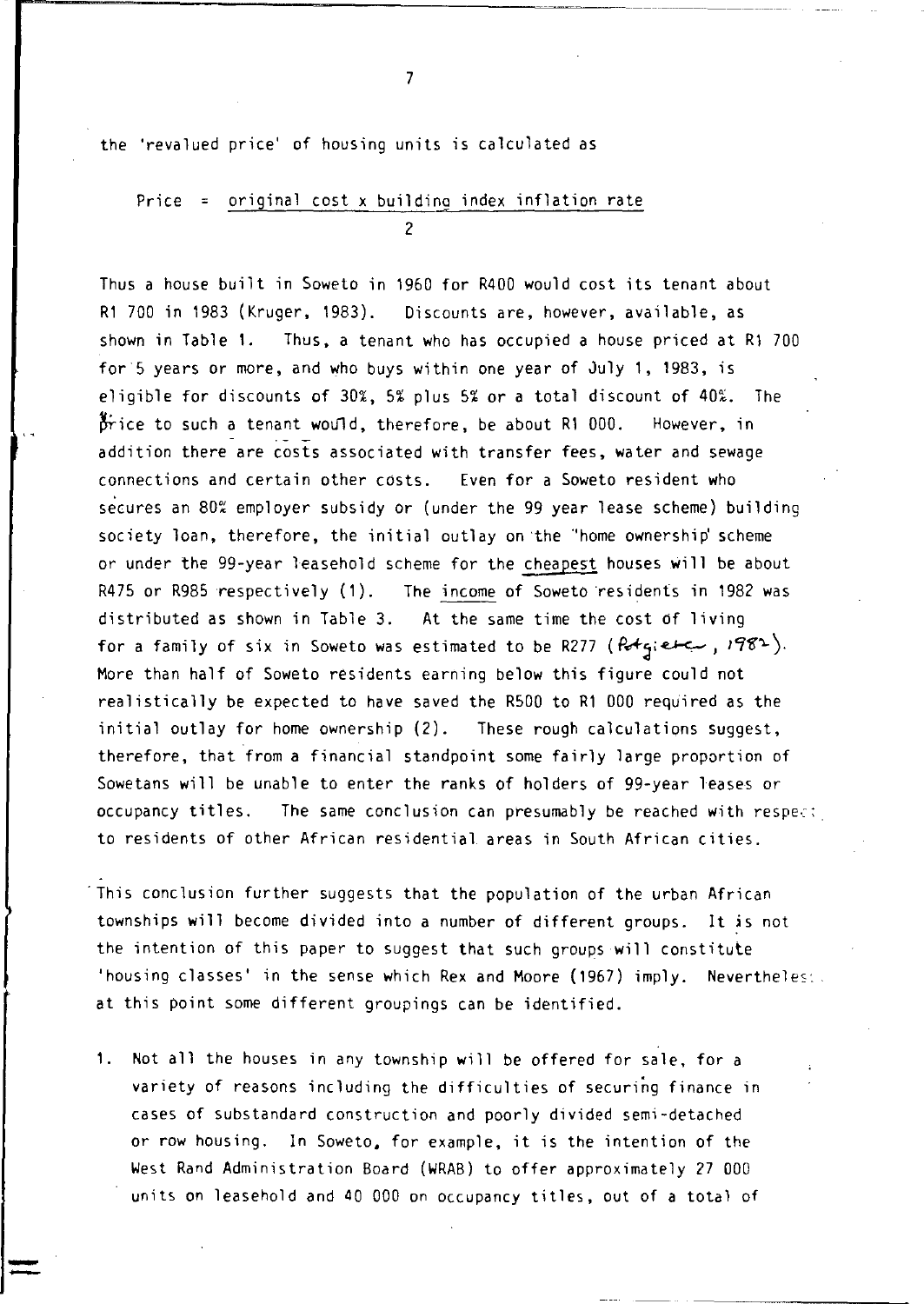about 105 000 units (Knoetze, 1983). Therefore, some 40 000 houses will remain rental units. The official tenants of these houses will continue to pay rents to WRAB or to the Community Council; as yet it is unclear what the structure of rentals will be, but it seems that steep rises are in the offing, judging by events in Soweto and elsewhere. A similar group of 'council tenants' will no doubt exist in other townships.

- 2. Within most townships there is, of course, a large number of subtenants renting rooms or other spaces. The existence of this phenomenon, which <sup>~</sup>is well-known to administrators (Knoetze, 1983), means that there is already a substantial private rental market in shelter. Since housing will be sold in the first instance to official tenants, this group can be expected to persist in much the same form for the foreseeable future.
- 3. The financial situation of many of those who purchase houses will ensure that a private housing market will develop in places like Kagiso, Chatsworth, Retreat and other townships.

While the private sector support of home ownership means that many blacks can receive employer assistance in buying a home, the housing scheme run by Anglo American, for example, requires that participant employees leaving the company liquidate their loan within six .months of leaving the corporation, during which period full building society interest rates are charged (Rand Daily Mail 23/2/83). An individual defaulting on mortgage repayments will be evicted.

Many former tenants who have bought their houses relatively cheaply will sell out at enough profit to buy a couple of new household appliances and thereafter rent their homes from private landlords until they are evicted or forced out by unaffordab1e rents. As purchasers of homes default on bond repayments their houses will be resold to other buyers - perhaps landlords again. It is inevitable that a concentration of ownership will occur  $(n\Delta s_{\text{tot}}/1983)$ .

Some of those who pass relatively briefly through 'owner occupancy' will no doubt secure positipns as council tenants, more perhaps as subtenants. But, in addition, many will be 'private tenants'.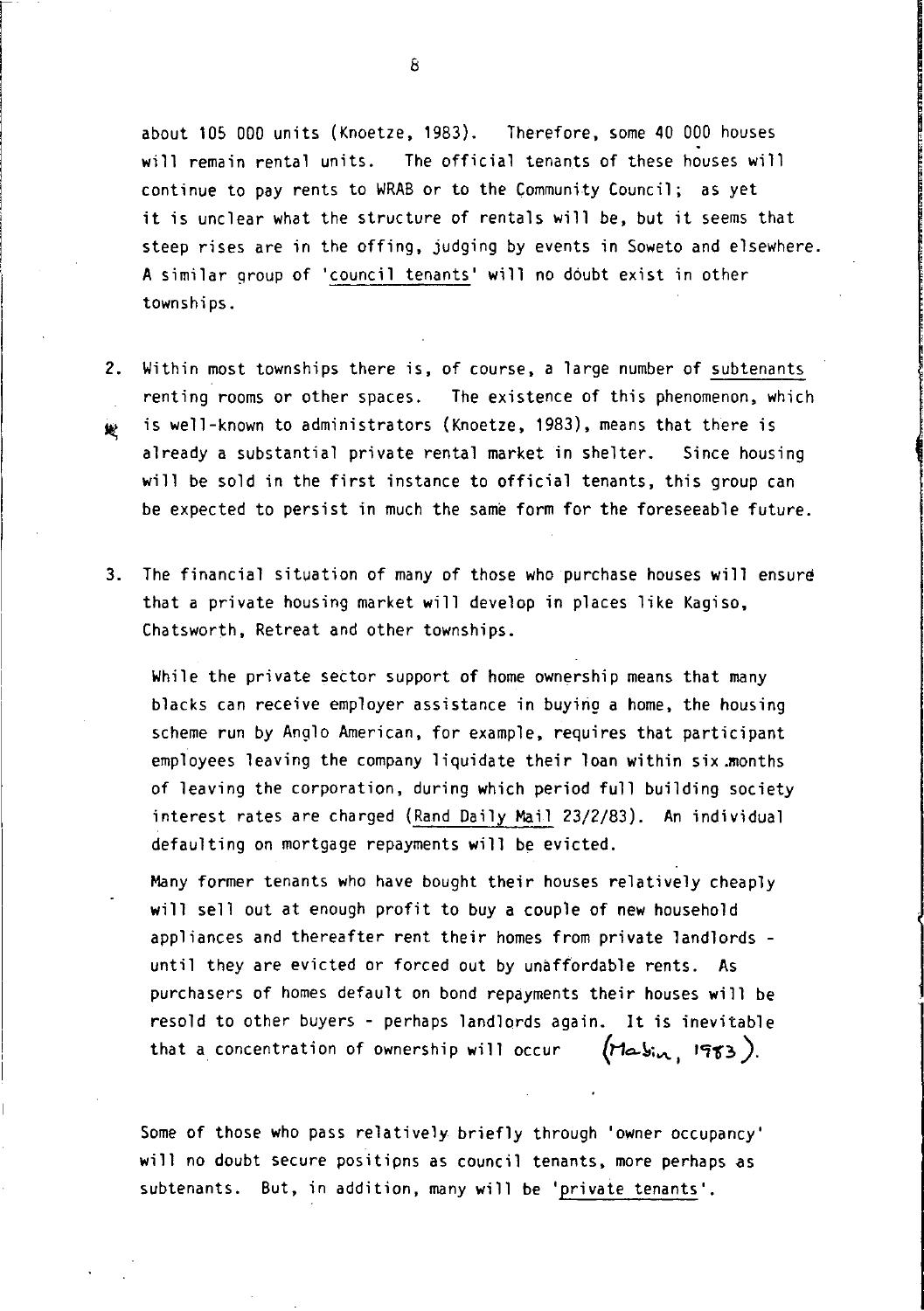4. A tight private rental market and changes in influx control laws making "adequate housing" the control on access to the cities will force people out of town altogether. It seems most likely that these people will end up in some towns in the bantustans ('homelands') such as Mafikeng or Umtata; in the 'self-help' schemes of diverse locations (lnanda, Onverwacht) and the squatter settlements near cities but in the bantustans (such as the Winterveld); and in the dispersed new growth points, such as Bronkhorstspruit. Even without the passage of legislation such as the 'Orderly Movement and Settlement Bill' proposed during 1982, the increasing costs of housing will produce these effects, swelling the urban and semi-urban populations of relatively peripheal areas of the country with disp laced unbanites.

 $\mathcal{G}^{(1)}$ 

- 5. None of this is to deny that a substantial' group of 'owner-occupants' is now emerging in the townships, nor that the new selling scheme will have some success, measured in terms of units sold. . For the majority of these people, owner-occupancy will be an end in itself, perhaps, as Kemeny (1977, p.  $5D$ ; 1980, p. 378) suggests, increasing housing costs for young nuclear families but decreasing housing costs in later years. The potential political implications of the growth of this group of owner-occupants will be discussed below.
- 6. If it is correct to argue that a considerable number of purchasers will choose or be forced to sell, then conversely those who are able to concentrate housing in their own hands will emerge as a distinct group of private landlords, and, perhaps, speculators. Since it is quite likely that 99 year leaseholds and even occupancy titles will be trading, ·within a year or two of the initial large-scale sale programme's commencement, at prices of three or more times their state-sale level, both the initial impetus to selling and the existence of limits on the numbers of people who will be able to purchase houses are evident. Quite possibly those who presently derive a large income from private subtenants within the rental housing stock will become the large-scale landlords of the eighties. Historically, this shift will represent a return to the extensive landlordism which once marked working class areas of South African cities such as Cato Manor, District Six, Doornfontein and Sophiatown, in some cases as early as the 1860s (Maasdorp and Humphing 1935; Radford, 1979; Hellman, 1948; *f.*- $t_{\text{ref}}$ , 1979). Unfortunately detailed work on the development of private landlordism and the housing market generally in home ownership schemes such as

 $\mathcal{L} \subset \mathcal{L}$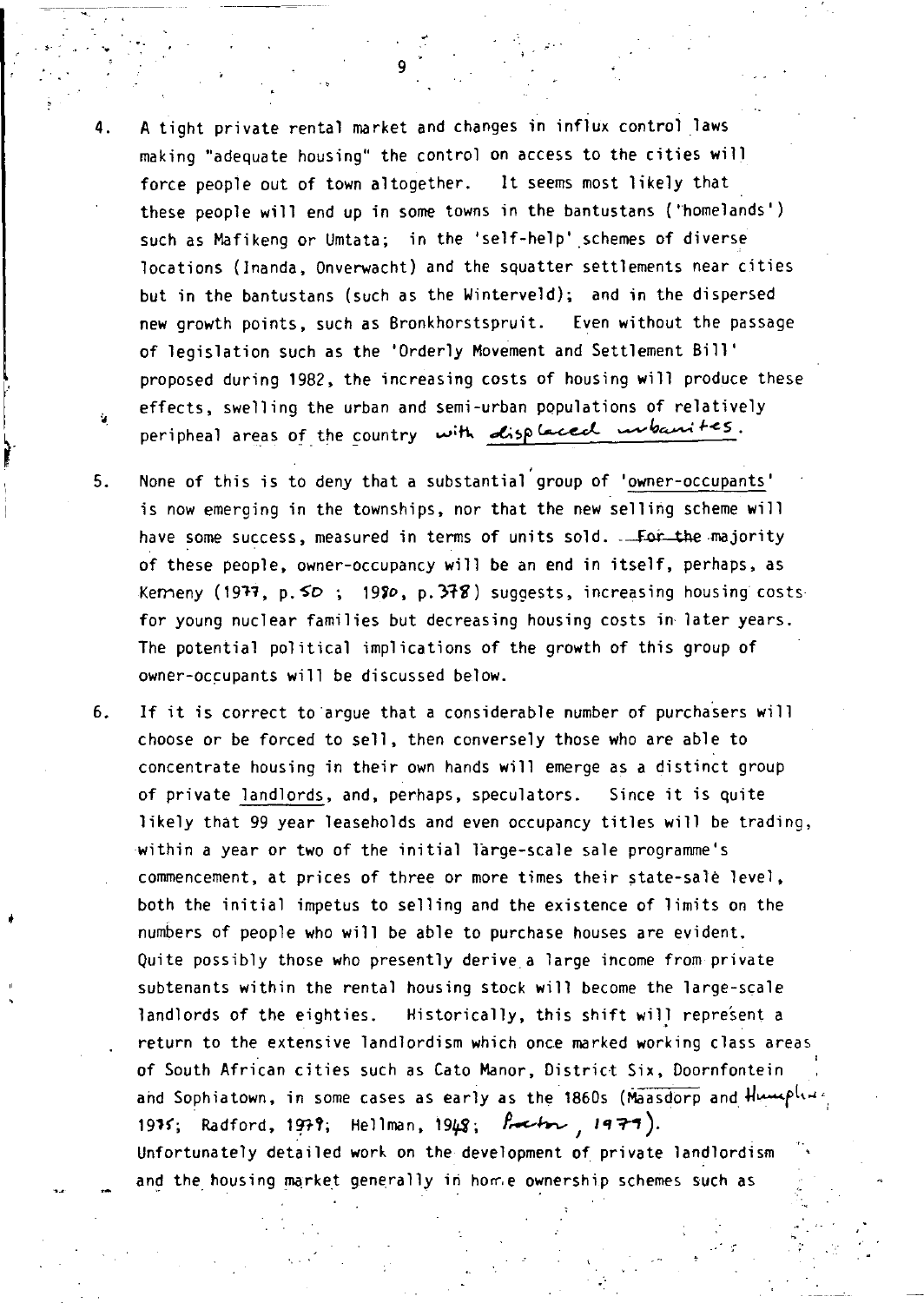Mitchell's Plain is not yet available, but such research will shed light on likely directions in these aspects of the housing question.

7. Those owner-occupants who in addition to the initial purchase of their houses continue to accumulate additional benefits by, perhaps, moving relatively frequently and realising cash gains as they do so, or by renting spaces to SUbtenants, or by other forms of participation in the housing market, may be separated from 'ordinary' owner-occupants on one hand, and landlords as such on the other. The emergency of such a grouping - some of whom will be in transition between owner-occupation and landlordism - seems assured, and the questions posed by the existence of these  $\sqrt{\frac{accumultators}{accumultators}}}$  again demand discussion of the political significance of the home ownership program.

The emergence of such diverse groupings in relation to housing suggests a number of different aspirations among them which might lead to conflict betweeh them and, at least, to some resistance to the process of selling of state-owned housing. When it is recalled that housing has been at.the centre of a number of recent violent struggles in the townships (the Cape Flats in 1980, Lamontville in 1983 for example); that home ownership has been demanded by some groups (e.g. the Soweto Civic Association) only on condition that freehold tenure over both land and 'improvements' be the basis of such schemes; and that previous selling schemes (the 99 year leasehold scheme and the Mitchell's Plain project) have met with considerable apathy if not substantial.resistance; then it is unsurprising that the administrators responsible for the sale of housing have adopted a mass advertising approach to their task. In some respects this approach is similar to that adopted by the Cape Town City Council to the sale of houses at Mitchell's Plain, where a private company was contracted to carry out the job at a sommission of R90 per sale (Social Review, 1981, p. 32; see also Fig. 1). As McCarthy and Friedmann (1982) have ara-ed, the mass media reflect many changes in urban areas; the beginnings of the 'media push' for home ownership are already evident. The banner headlines which greeted the March, 1983, announcement of the state's recommodification program are merely a symptom of a'much larger phenomenon. Without a detailed analysis of this 'tremendous propaganda on behalf of the personal benefits of home owning' (Agnew, 1981, p.475), the space devoted to newspaper columns like the Rand Daily Mail's 'Homefront', the time alloted to the joys of individual owner-occupation in both programming and advertising on television and the appearance of the first pamphletsLaimed at 'consumers' of housing in areas such cis Soweto (WRAB, 1983; see **al** so Fig. 2) are 'nevertheless obvious signs

**LO**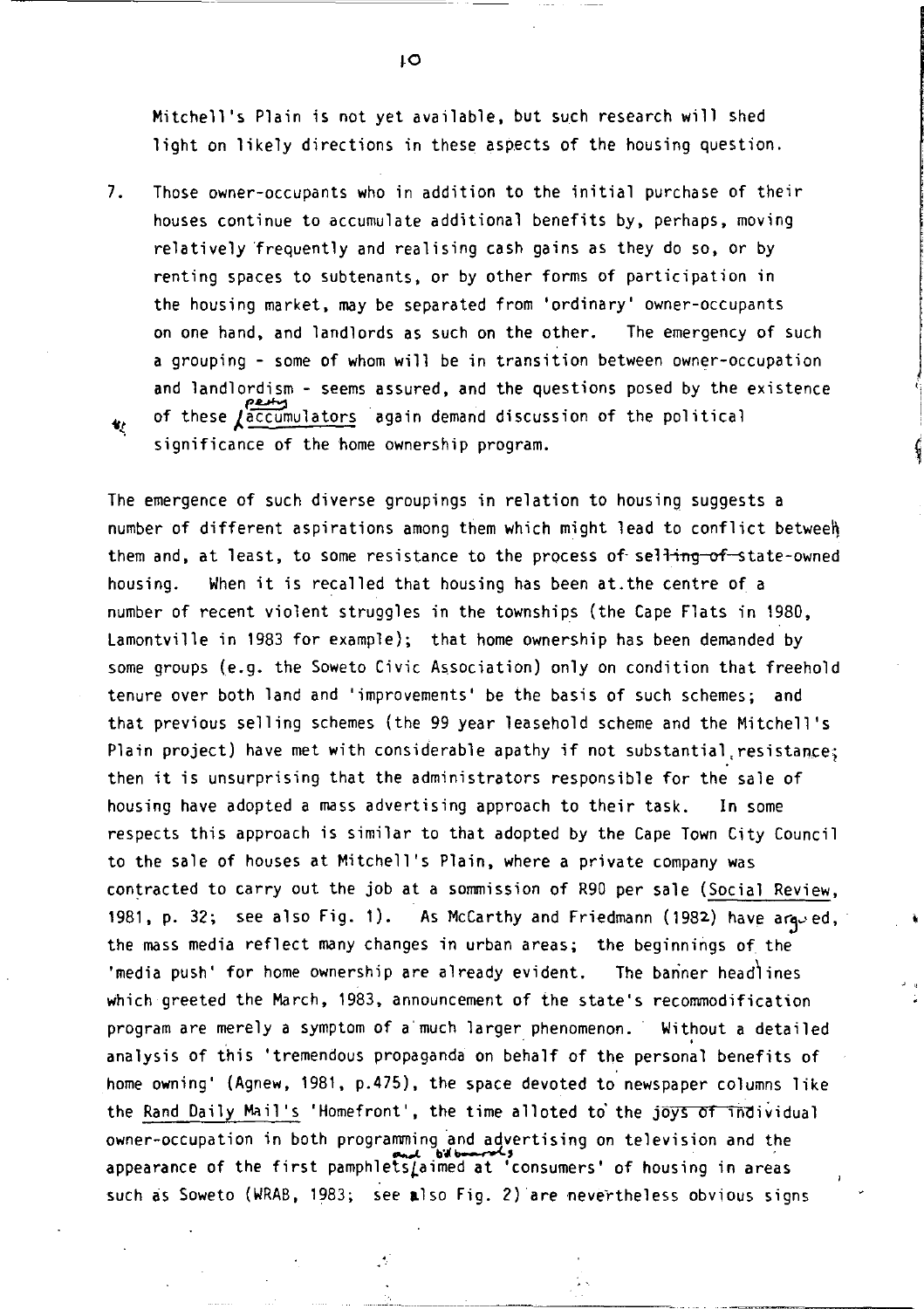of the extent to which the media are being employed to overcome apathy and resistance to recommodification.

 $\mathcal{H}^{\mathcal{A}}_{\mathcal{A}}$  , ...  $\mathcal{A}^{\mathcal{A}}_{\mathcal{A}}$  , ... , ... , ... , ... , ... , ... , ... , ... , ... , ... , ... , ... , ... , ... , ... , ... , ... , ... , ... , ... , ... , ... , ... , ... , ... , ... , ... , ... ,

 $\sum_{i\in\mathcal{I}}\sum_{j\in\mathcal{I}}\mathcal{F}_{i,j}=\sum_{i\in\mathcal{I}}\sum_{j\in\mathcal{I}}\mathcal{F}_{i,j}$ 

While further research on the ways in which the media lend themselves to the home ownership drive is obviously necessary, the political implications of home ownership which are not evident in the treatment given to it by the popular media require much further analysis. It is to these political aspects of the process that we now turn our attention.

# RE-EXAMINING THE POLITICAL SIGNIFICANCE OF HOME OWNERSHIP

" ,. '", ... :, "'..... ~':. ,,;' .. ,. ,:' .' " }'

'' .. . . . <sup>.</sup>

When the new 'home ownership' scheme was announced by Dr Piet Koornhof and Mr Pen Kotze, the Ministers of Co-operation and Development and of Community Development respectively, it was the 'stabilising effects' of the scheme which drew comment from various quarters :

> 'The new home-ownership scheme involving the sale by the Government of 500 000 State-owned houses has been hailed all round as "one of the most stabilising" steps that has been taken in many years". '

> > (Rand Daily Mail 5.3.1983)

'Dr Nthatho Motlana, chairman of the Soweto Civic Association, and the Urban Foundation both saw it as  $\cdot$ having stabilising effects.'

(Rand Daily Mail 4.3.1983)

It seems that not only the Urban Foundation and the Soweto Civic Association, but also the critics of state housing policy, are in agreement about the effects of this policy. All agree that the extension of house ownership is likely to stabilise the population' of the cities, not only geographically but socially: home ownership is almost universally seen as encouraging conservatism, as an integral part of the creation of a 'middle class'. On one hand the Urban Foundation enthusiastically promotes home ownership in order to contribute to the development of a property-owning black middle class who will champion the virtues of 'free enterprise' (Urban Foundation, 1978; Urban Foundation', 1980; Karon,1982). On the other hand critics of home ownership have traditionally seen it as diversionary for the working class, and aspirations towards home ownership as 'false consciousness' not in the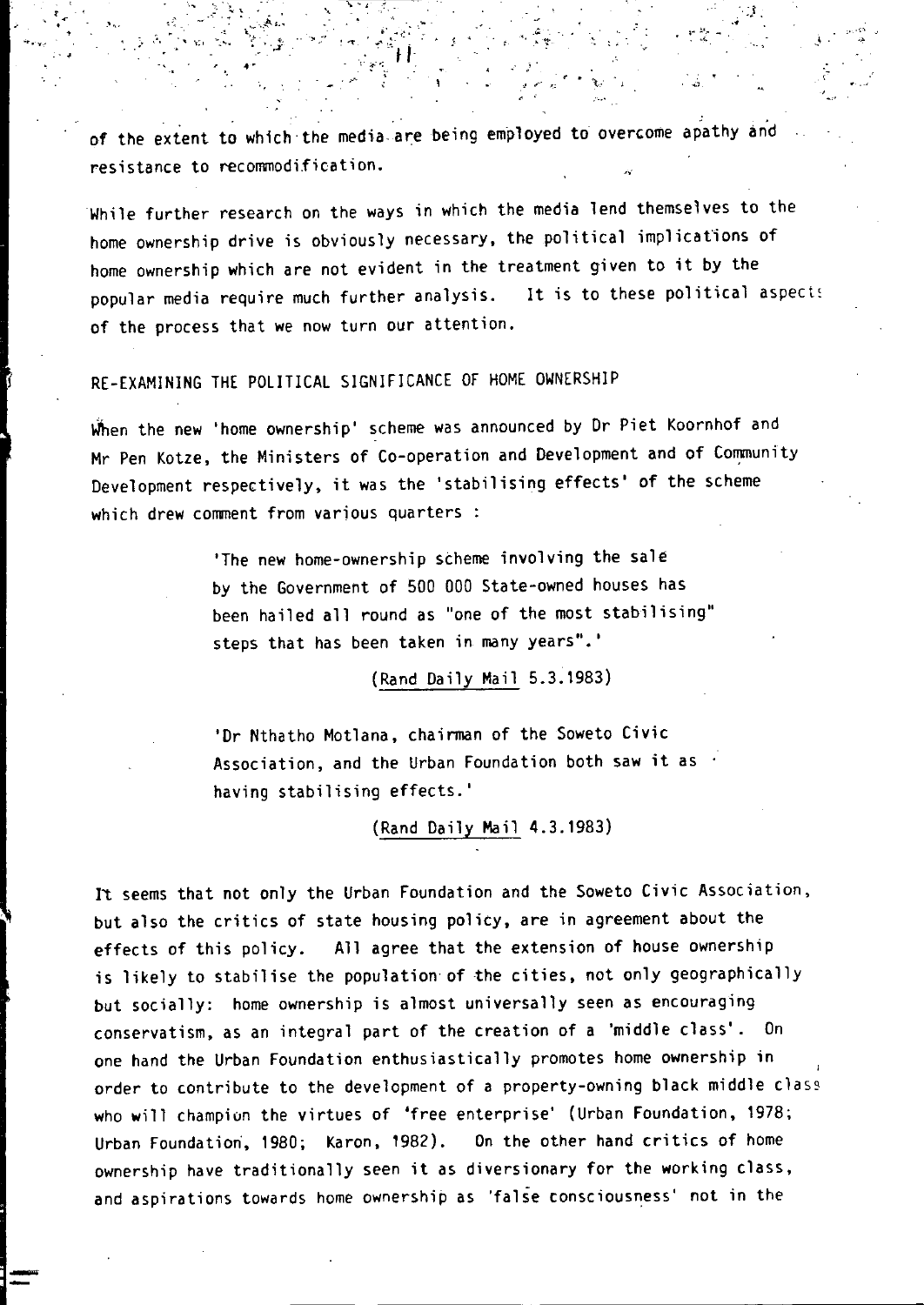true interests of the working class. Although these views differ radically in supporting and rejecting home ownership respectively, they rest on eventually the same analysis: that home ownership encourages stability and conservatism. As the South African state takes its largest-ever step towards selling off state-owned retail housing, it becomes essential to re-examine home ownership and its political implications.

The recognition that home ownership may have different meanings for various groups underlies our analysis. At the same time, the recent literature on the politics of owner-occupation displays many differer understandings of the significance of home ownership, particularly for the working classes of capitalist societies. A review of this recent literature provides the starting point for our analysis; and within this review, Edel's classificatory exercise is useful in separating a number of perspectives in the literature from one another:

Working-class ownership is an anomally if one takes literally the notion that the proletariat has 'nothing to lose but (its) chains'. From this perspective, unless the owner occupier is defined out of the proleteriat , either the home must be defined as 'nothing', or it must be defined as a 'chain'. (Edel, 1982, p. 206).

1. The home as 'nothing'

The approach which effectively defines the home as nothing is based on the idea that the home is not capital. The rationale for this position is that a house is not the same kind of property as stocks or bonds and that the decision to buy a house, therefore, does not represent a profitable venture based on the desire for accumulation; but is, rather, a product of the need -to acquire a series of housing services (Luria, 1976, pp. 267-268).

The house may be defined as nothing for two other reasons. First, it may not, as in the Cape Town case where the condition of houses is so appalling to be worth wanting to own)(Cape Times, 16.5.1983; Grassroots, April, 1983). Second, the change to ownership may represent no necessary change in social relations :

Indeed, how does changing the title in any way affect the exploitation of working people by capitalists, which is the ultimate source of the major contradictions in capitalist society? Home Ownership makes people  $ind$ ebted to lending institutions instead of landlords and places all responsibility and risk on them as individuals". (Angotti, 1977, p.43).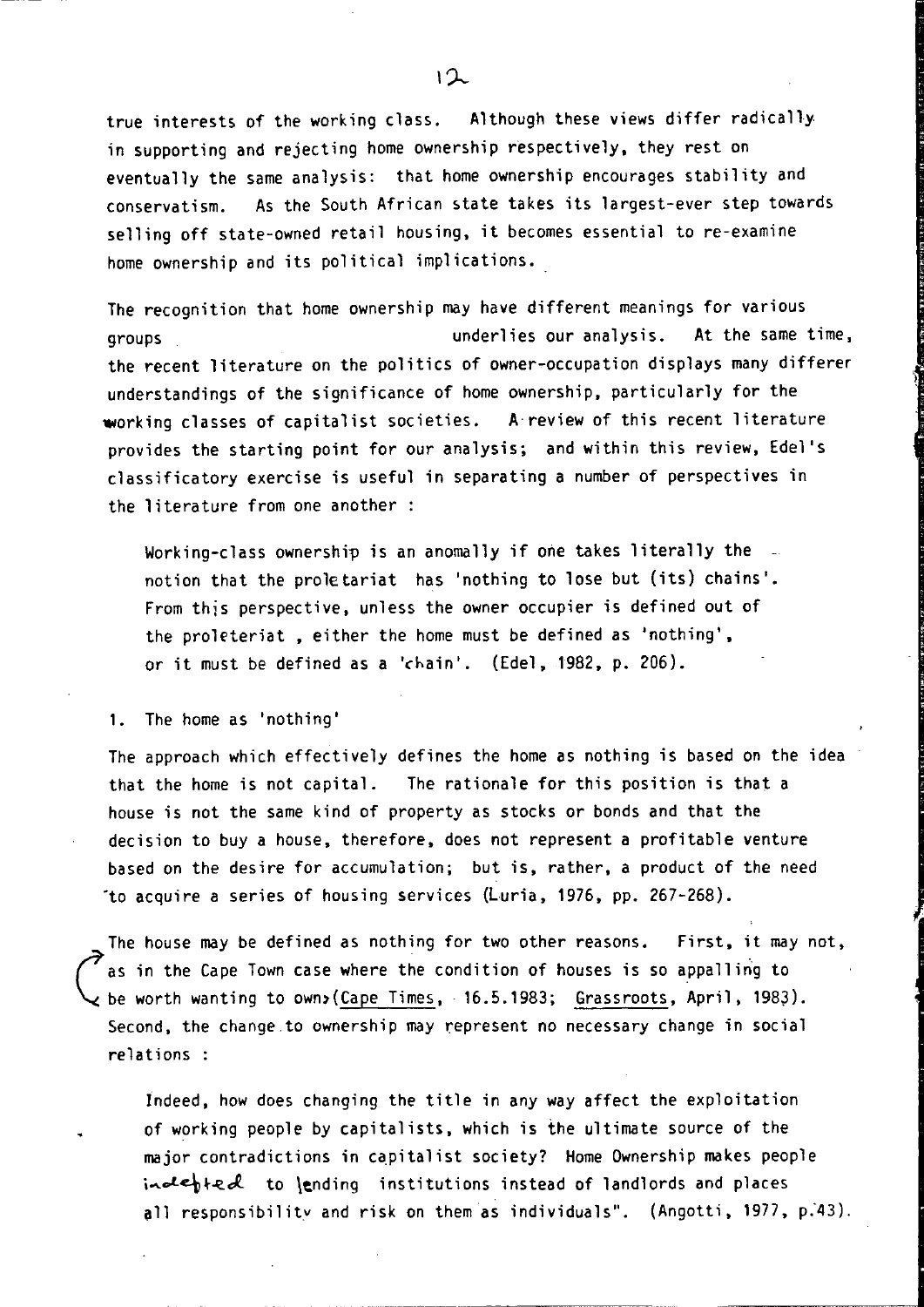#### 2. Home as chain

The classic analysis of the home as a chain was presented by Engels in The housing question. His work, a response to conditions in Germany in the 1870s, emphasises the way home ownership bound the workers to their homes, limiting employment mobility and the ability to strike. In a development of Engel's argument, home ownership is seen as a mechanism for the fostering of an individualistic and materialistic ideology based on commodity consumption (Marcusen, 1964). In Agnew's extension of this analysis, home ownership combines with the local nature of property tax administration of much public service provision in the United States in the development  $\mathbf{v}_0$ f a local consciousness which undermines participation by workers in broader class struggle (Agnew, 1981, p. 473; Cox, 1978).

There is a myth which dies hard that home ownership necessarily means greaterstability and a-commitment to property among home owners. Imagine (or live) the situation of a family which has been on a waiting list to rent council housing on the Cape Flats for many years. Eventually the family gets a house or a flat. To move to better jobs in Port Elizabeth they would have to go through a waiting list allover again. Rental housing can, under specific circumstances, tie people to one place, to one job, just as effective as monthly payments on a bond used to buy a home. The outright owners of houses, free of bonds, are the only people who have any real freedom to move, particularly when there is a shortage of housing (Mabin, 1983, p.S; Durban Housing Action Committee, 1982, p.8). As Edel (1982, p.207) points out, contemporary variants of Engels's argument that home ownership is a 'chain', like Engels's own, fail to show 'how equity in a home affects consciousness'. Private property in housing does not necessarily enhance stability, nor a sense of commitment to the principle that houses should be' owned' by their occupants (Mabin, 1983, p.S). The problem ;s that such chains might arise just as much from some rental situations as from some ownership situations, and perhaps even more so from conditions in the workplace (such as low wages).

#### 3. Owner-occupants as non-poletarian

The two views on the significance of home ownership described above differ in the negative or neutral effects which they ascribe to the phenomenon, but both are rooted in an acceptance of the possibility of working-class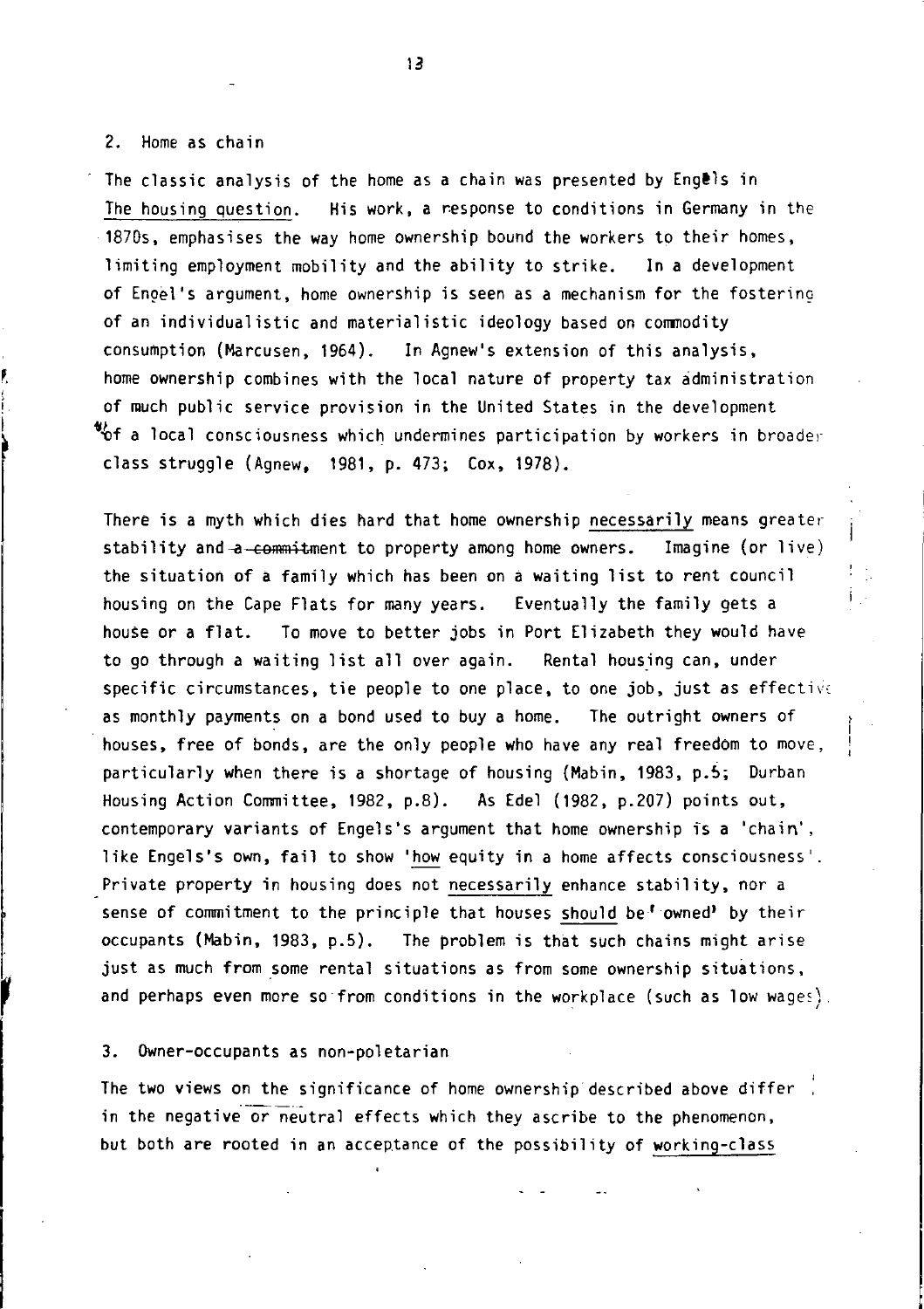home ownership. A further view defines the home owner out of the working class altogether: the worker with a house is privileged. Therefore, the home-owner is distanced from the working class politically as well as economically. An absurd conclusion of this line of argument might be that if all factory and office workers owned their houses or flats, there would be no working class.  $(3)$ 

A Weberian view of social class, based on consumption or on revenues rather than on social relations primarily rooted in the production process which characterise the Marxian view, allowed Rex and Moore (1967) to identify home owners as a separate housing class. In a critique of this position ~Saunders (1978, p. 139-46) rejects Rex's concept of housing classes, but argues that a separate owner-occupant 'interest' emerges on the basis of the petty accumulation potential of home ownership. Where housing prices rise faster than inflation a new propertied 'class' which has claim to both revenue and wages may emerge from among working class owner-occupants (Saunders, 1978, p.234). For Saunders, however, there is no necessary connection between what he describes as 'economic classes' and political action, so his argument does not extend to defining necessary implications of working class home ownership. It might be argued that where workers receive a major or significant part of their income from home ownership they become petty-bourgeois (Edel, 1982, pp.211-2). Such a view would seem to follow from, for example, a strictly Poulantian view of class applied to land ownership (c.f. Massey and Catalano, 1978, pp. 28-30), esp. notes 2 and 4, and pp. 150-1). A less structuralist variant of this position would be that those workers who receive a significant portion of their income from their position as home-owners could be divided from the rest of their class by economic and political differences.

From a classical marxist point of view there is no reason why the working class should divide politically over the offer of home ownership. Edel (1982, p.212) notes that divisions over home ownership are often the result, not the cause, of other cleavages in that class: divisions, due for example; to the existence of a labour aristocracy, to, racial separation (as in South Africa), and to generation (Kemeny, 1980). The inability of younger groups to afford housing in highly inflationary times contrasted with the established owner-occupancy of older cohorts has had political effects in parts of North America, for example. We might add spatial separations within the working class as a further possible cause of political differences.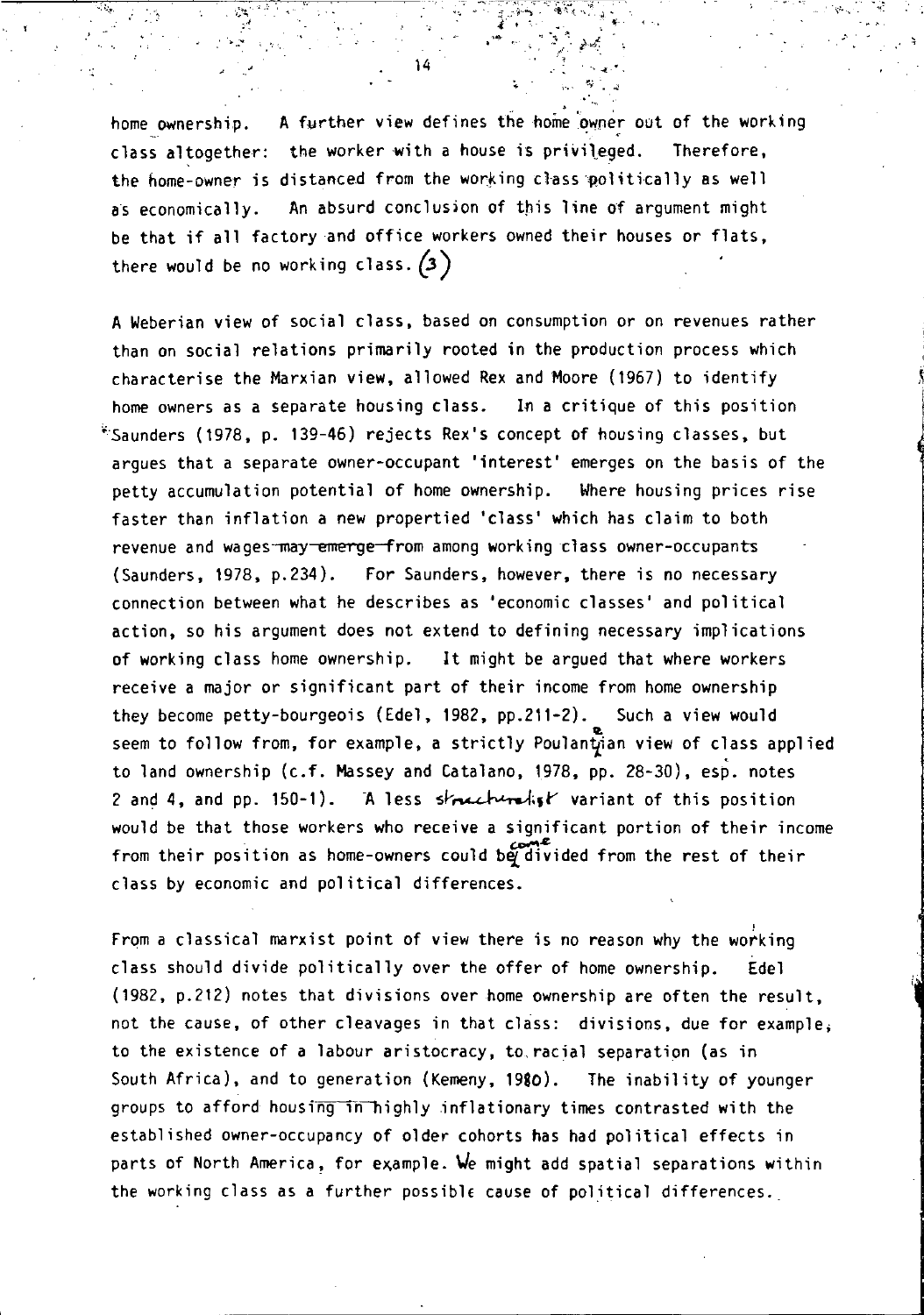The positions which have been outlined thus far are not fully satisfactory. They fail to analyse the rôle of housing as part of the historically determined needs of workers - in which the advances of capitalist production and struggles by workers enter into the determination of what kind of shelter, under what conditions, is "necessary' to the reproduction of workers. Taking this view, housing and the forms through which workers gain access to housing (ownership, rent, etc.) are the subject of individual and collective struggle: we must then question why workers at certain times seek to acquire ownership of their housing (Mabin, 1983, p.i as well as seeking 'to identify conditions under which splits in the proleta: \_.may occur because of home ownership' (Edel, 1982, p.219). The extension of our analysis therefore requires an examination of workers' own attempts to acquire greater security at 'the point of reproduction' (Mackenzie, 1976) (perhaps through home ownership) and an investigation of the various strategies by which sections of the working class can and do respond to the housing question.

A brief survey of writings on the working class reveals that there exists nc coherent theory of the actions of workers towards the fulfilment of their own aspirations. Recently some attempts have been made to fill this gap, particularly with the marxist tradition. For example, Damaris Rose has empirically investigated the historical conditions and tactics surrounding efforts of workers both to defend and to acquire their 'own' housing (Rose, 1979; 1983). At the same time she has interpreted the causes of this drive to home ownership, with results similar in essence to the theoretical position espoused by Michael Lebowitz, who  $\frac{1}{2}$ gues that only the analysis of the worker engaged in activity for self, as opposed to . activity for capital, will allow a more complete understanding of social reproduction in capitalist society (Lebowitz, 1981). This perspective provides a fourth view of the significance of home ownership. From this position one might, indeed, argue that workers would in some circumstances reduce the weight of their 'chains' through home ownership rather than renting - a view which contrasts rather strongly with the simplistic argument that in striving for home ownership, workers display 'false consciousness' (Mabin, 1983).

From our review of various positions adopted in literature on the political significance of home ownership, the conclusions to be drawn are essentially simple. First, there are circumstances under which home ownership forms

 $\sim$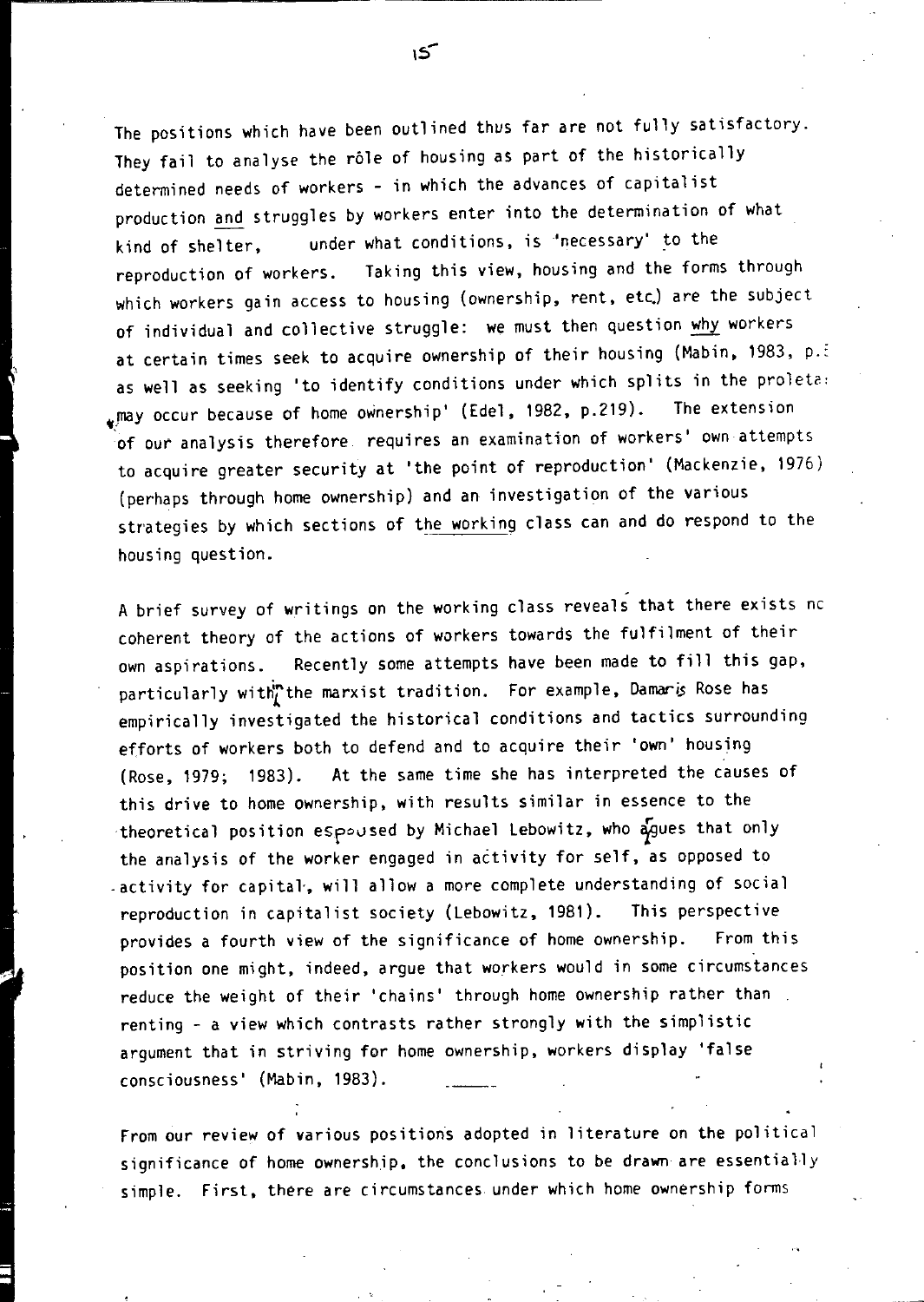divisions within working class communities, but divisions which themselves are likely to be related to more fundamental social cleavages. Second, the existence of private property in housing can acquire its own potential for polarising different working ciass groups economically and politically. And third, it is clear that the various outcomes of owner occupancy are likely to develop simultaneously with the result that the formation of general strategies to confront the housing question under conditions of expanding home ownership is a daunting task indeed for organisations in South Africa as much as elsewhere.

### RESPONSES TO RECOMMODIFICATION

The confusion which has surrounded the state's policy of selling its rental housing stock has been matched by unclear and uncertain responses on the part of organisations such as civic associations and trade unions. Thus Cahac (Cape Areas Housing Action Committee) stated that it would not 'deny tenants their rights' by organising against any purchase under the scheme; criticised the state's policy shift; but avoided the enunciation of any alternative strategies (Cape Times, 8.3.1983). A mass meeting called by Cahac to protest government housing policy could make no decisions regarding the 'sale of state houses' other than a declaration that it was part of a strategy 'meant to make apartheid work' (Cape Herald, 21.5.1983; Cape Times, 16.5.1983). Similarly, while rejection of the policy is evident among community organisations in rental schemes in Durban (Sunday Tribune,  $$·$   $5$   $·$  1983) and in unions representing mainly black workers on the East Rand, proposals for alternative strategies are rare indeed. The state's proposals and the difficulties of responding to them have already produced splits in organisations (as evidenced by the withdrawal of one civic association from Cahac over the failure of the umbrella body to condemn the sale of rental housing outright); and they have produced a spate of unco-ordinated demands linked to housing on the part of trade unions. The potential for disruption among these organisations is apparent in such developments. If our analysis of the emergence of distinct groupings is correct (as outlined above in the section on economic implications of expanding private property in housing), the results of the 'new era' in state policy will include the emergence of groups affected in far more adverse ways than others. To assume that the desperate straits of. some will ensure solidarity in a collective struggle to improve their lot on the part of those who are relatively advantaged even if potentially subject to'the same devastation would be a singularerror - as revealed by political developments in countries

 $\circ$  ,  $\circ$ 

**1'-**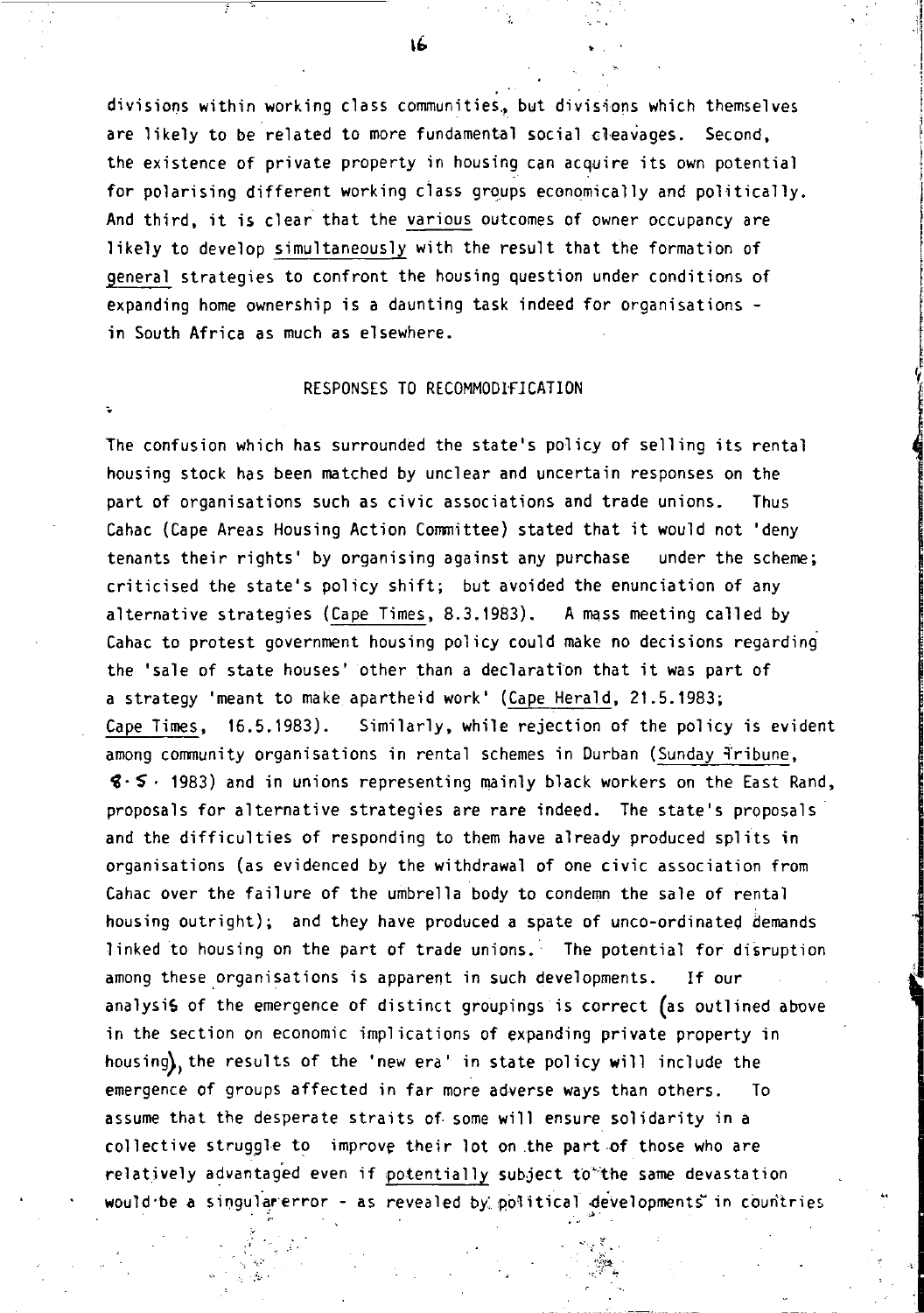such as Britain. All of these divisive pressures must be confronted by organisations concerned to represent the working class in South African cities. They demand a number of tactics to maintain if not to increase the unity of such organisations. New ways of forging links between divergent groups necessitate an analysis of 'housing classes' far more penetrating than we have attempted here, as Wilkinson (1981, p.68) has argued. Such analysis must necessarily take account of the national issues affecting housing - the Group Areas Act, influx control, relocation and so on.

4. In addition, new forms of organising among the most disadvantaged; the successful linking-of housing issues with other demands made by trade unions; strategies for linking local issues of importance to owner-ocCupants to more general issues: and an assault on the ideology of home ownership  $(4.9)$  $\mathsf{!}$ private property <code>impoverishes</code> some while it enriches others $\mathsf{!} \}$  are all essential parts of a unified approach to the housing question.

The state and the representatives of capital have moved from a relatively unidimensional approach to the housing question and are currently engaged in the elaboration of a complex strategy involving home ownership, some rental, 'self-help', the creation of a joint housing corporation (Rand Daily Mail, 21.6.1983) and a massive propaganda assault on behalf of this strategy (as argued earlier). In response, community and worker organisations cannot afford to adopt any less complex a strategy. At the most general level the goals of such strategy must be carefully determined. What kinds of housing do people want? What new forms of housing can be evolved? Is it necessary continually to pander to the supposed needs of the nuclear <sup>~</sup>family - especially when the reality of lifein the townships has been so far from this notion - by building single family type housing? What forms of tenure will be acceptable in terms of security, privacy and the needs of people concerned? All these are questions which have received little attention.

Demands which might make sense in the longterm may well be inappropriate in a short-term view. While self-help may, for example, be an appropriate' long-term option, in the short term the inequitable distribution of resources in South Africa makes it an unacceptable part of housing strategy in most areas (Durban Housing Action Committee, 1982, p.17). Long-term

 $\mathbf{r}$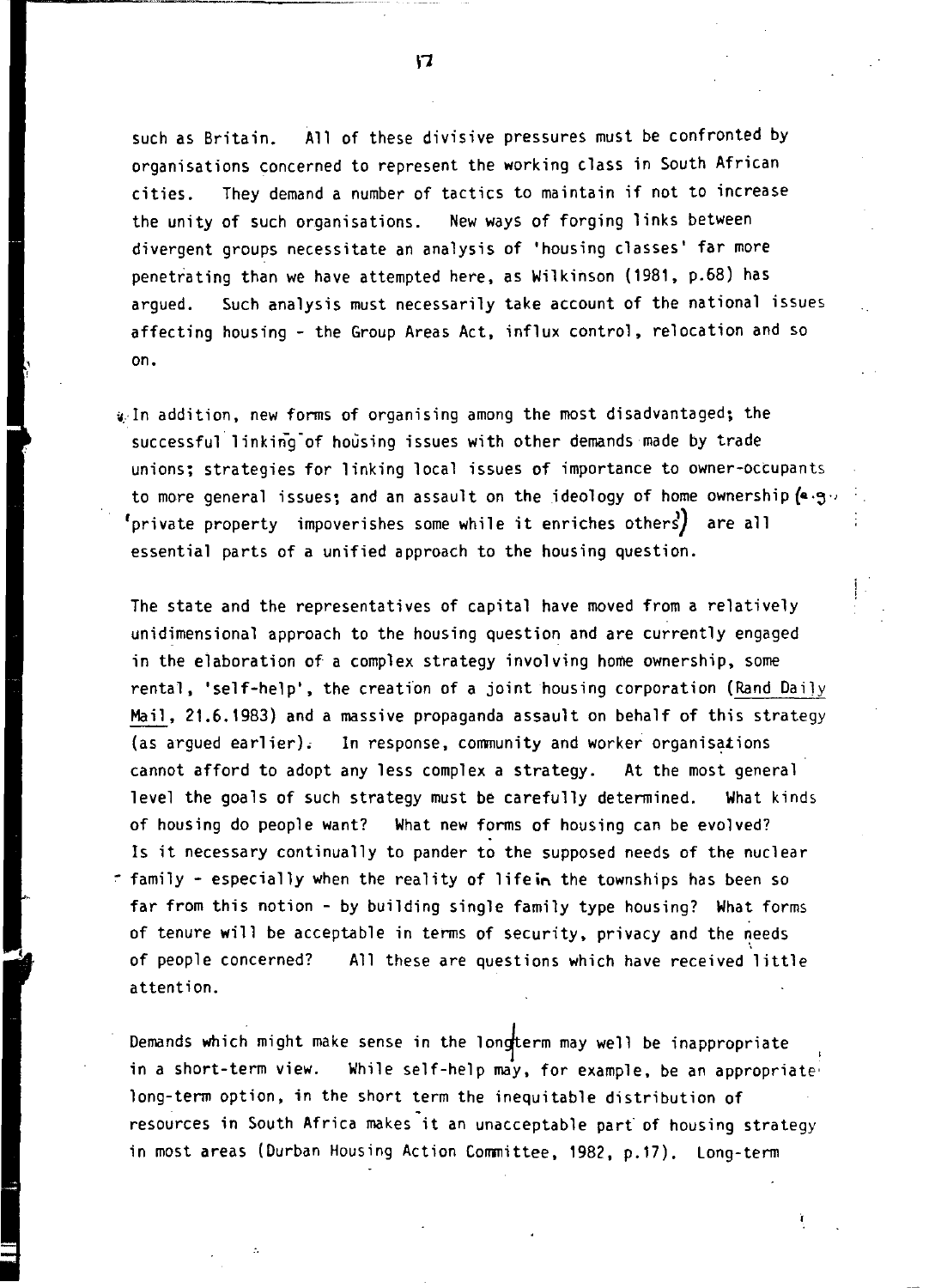demands need to be conditional: thus, while the purchase of state-housing by individual or co-operative groups might be acceptable in the future, where the houses have been badly maintained their immediate purchase is rejected (c.f. Grassroots, April 1983). And long-term strategy needs to be sufficiently flexible to cope with changing conditions, such as falling as well as rising house prices.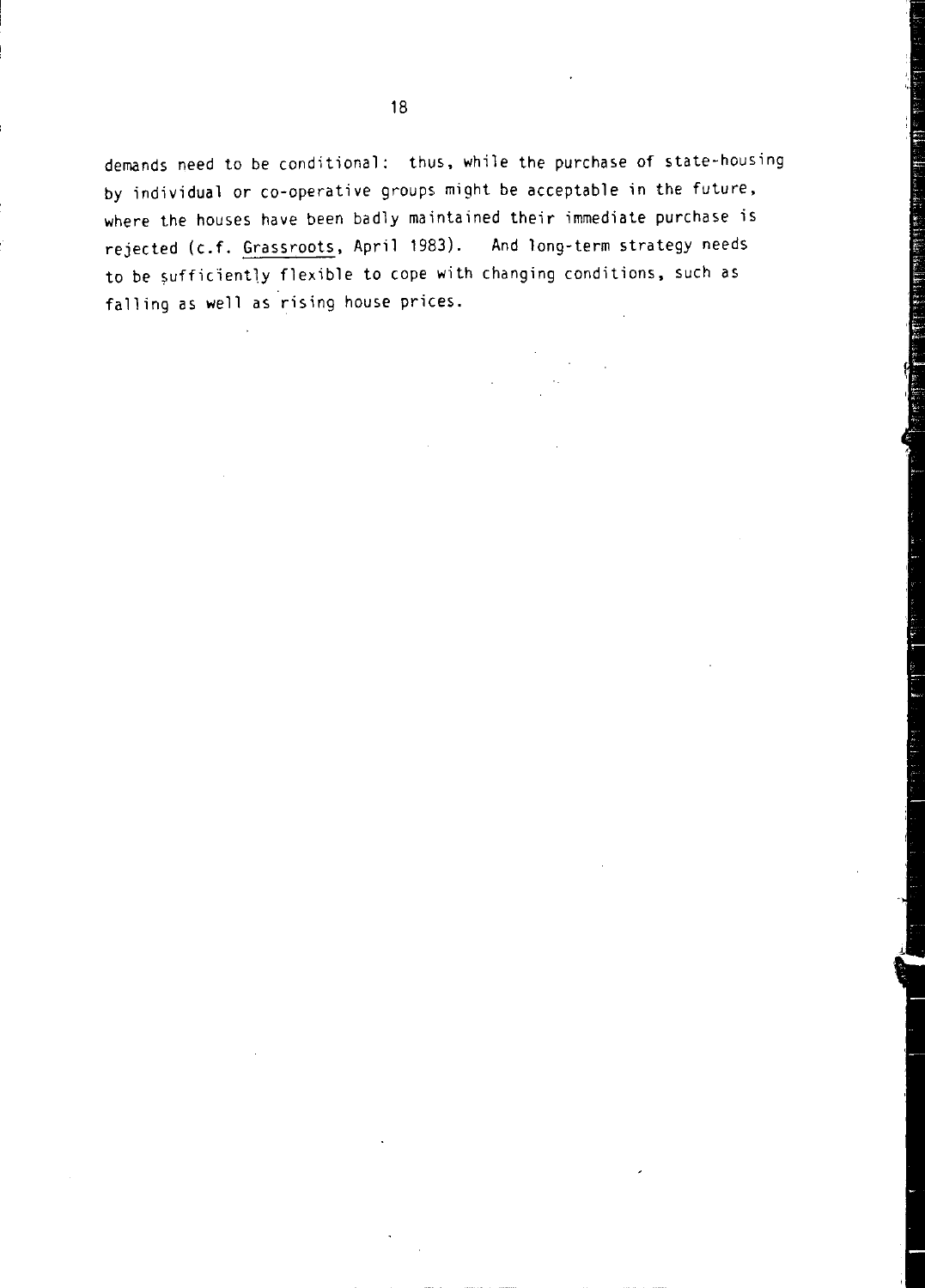### CONCLUSION

In the last section we have commenced a discussion of the strategy and tactics of working class responses to the recommodification of housing in South Africa. In so doing we have been forced to consider the attempts which community and worker organisations can make to influence their own environments: attempts to make housing a creative process in their own lives rather thatn a process which controls their lives (Turner, 1976; McCarthy, 1982).

Of course, much of the time workers do not get what they want, whether it is houses to own, rent or live in free of the strictures of private property. Capital and the state determine how, where, on what' conditions and at what price housing is available, subject to the outcome of "struggles around the built environment" as David Harvey (1976) puts it. But it is the outcomes of these struggles.which will determine the nature of South African cities in the future.

As tenants in the townships are forced to buy their houses or face 'drastic rent increases' (Rand Daily Mail, 4.3.19B3) the struggle over the housing question in South African cities will sharpen. As it does so, organisations in working class areas will face the possibility of losing touch with people through inability to deliver, or even to deal with, the housing needs and demands of their constituents. While some groups do stand to benefit economically from the process, others - squatters, private tenant, the displaced and the remaining state tenants - do not. The claims made of home ownership as the route to a more equitable distribution of social and economic well-being are suspect. Housing scarcity and housing policy are intimately related to the increasing poverty of many people in urban areas in South Africa.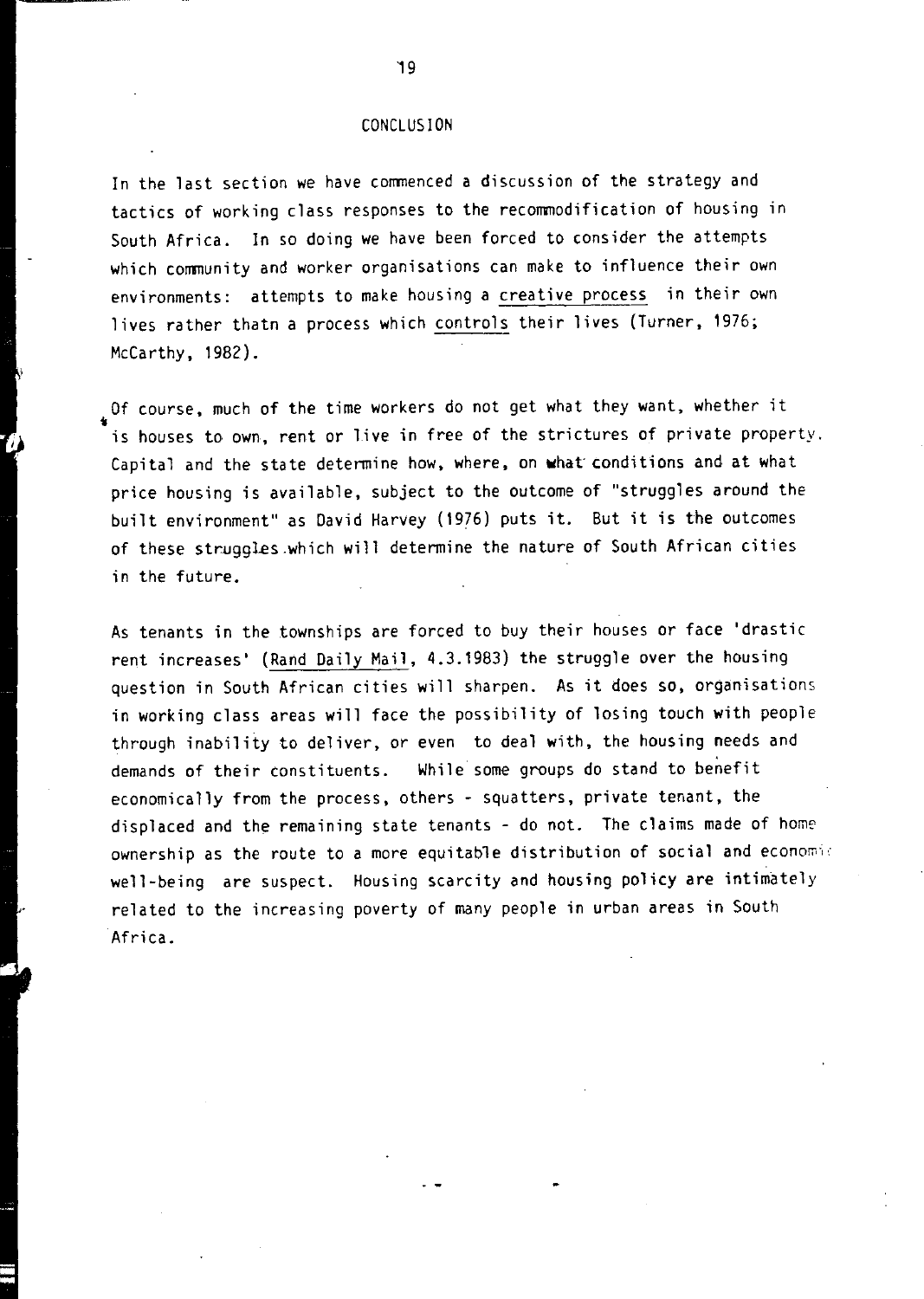# Footnotes

1. The intrinsic difference between the two schemes is that under the 'home ownership scheme' (which might be referred to as the 'right of occupation scheme') a purchaser gains indefinite rights to occupation of a house, while under the leasehold scheme the purchaser acquires rights of use to a particular piece of land for 99 years. Owing to the impossibility of registering transfers under the right-tooccupation scheme financial institutions will not lend on such transfers, though transfers of surveyed stands can be registered and thus building societies will, in general, lend on the 99-year leasehold scheme

 $2\,\circ$ 

(West Rand Administration Board, 1983).

2. Even if informal income were added to the figures in Table 2 other commitments not included in the cost of living figures given, such as hire purchase agreements, peclude extensive saving

3. It should be noted that Engels did not argue that home ownership creates a separate or privileged section of the working class.

 ${\hat{\bf x}}$  .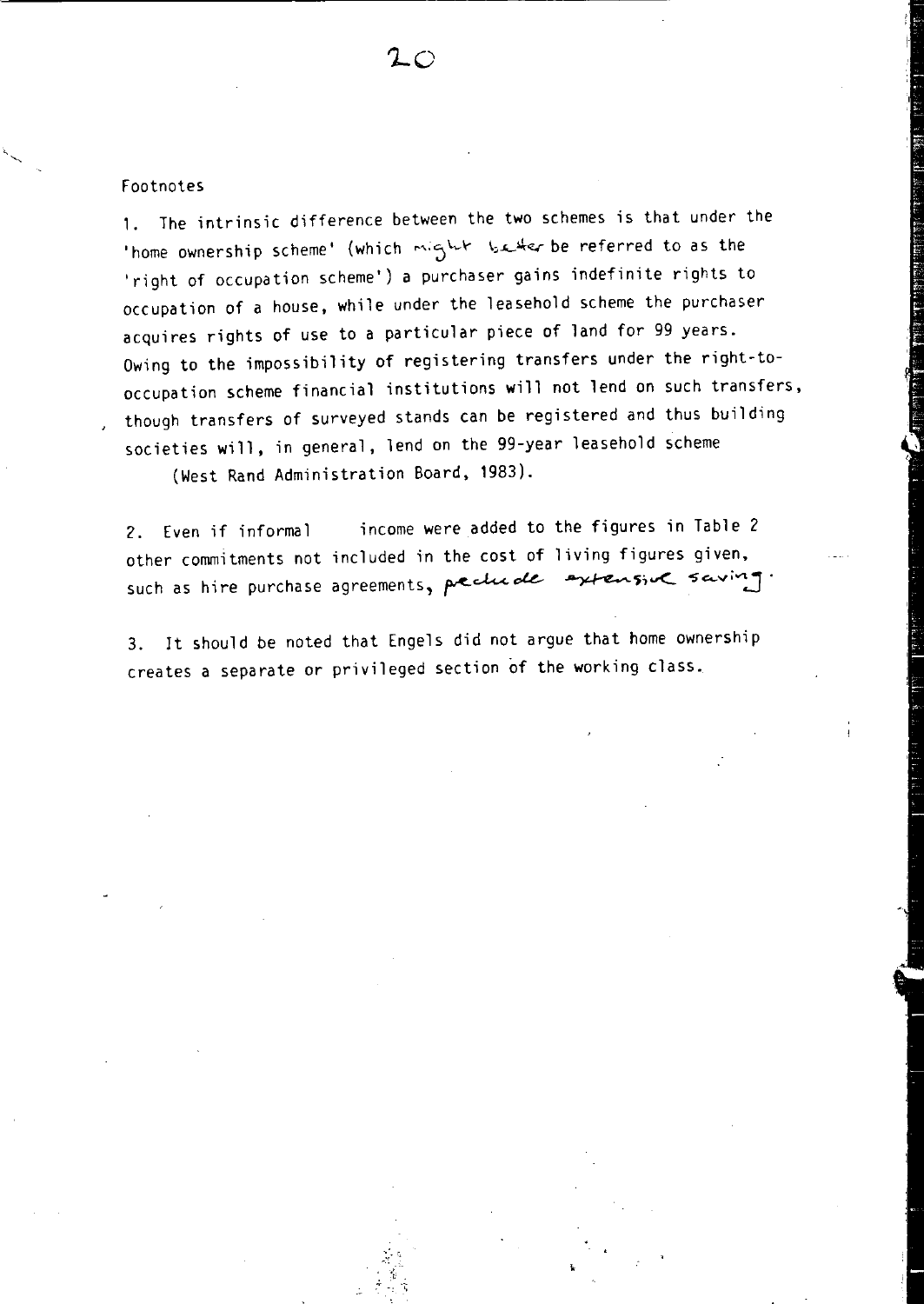#### REFERENCES

- Agnew, J.A. 1981: Home ownership under capitalist social order in Dear, M. and Scott, A.J. (eds.), Urbanization and Urban Planning in Capitalist Society, Methuen, New York, 3-16.
- Angotti, T., 1977: The Housing Question: Engles and After, Monthly Review, 29(5), 39-51.
- Boaden, B.G., 1980: On Financing of Urban Black Housing. Soweto Report, Urban Foundation, Johannesburg.
- Boddy, M., 1976: Political economy of housing: mortgage-financial owner occupation in Britain. Antipode, 8(1), 15-23,
- **····Boddy, M. 1981: "The Property. Sector in Late Capitalism: The Case of Britai!**  in Dear, M. and Scott, A. (Eds.), Urbanisation and Planning in Capitalist Society, Methuen, New York, 267-87.
	- Cox, K.R. 1978: Local Interests and Urban Political Processes in Market SOCieties, in Cox, K.R. (Ed.) Urbanization and Conflict in Market Societies, Maroufa Press, London.
	- Dewar, D. 1983: Presidential address to the South African Institute of Architects, Cape Town.
	- Durban Housing Action Committee, 1982: Discussion Paper on Indian Housing Study: Metropolitan Durban (Summary), Durban: DHAL.
	- Ede1, M., 1982: Home ownership and working class unity, International Journal of Urban and Regional Research, 6(2), 205-21.
	- Engels, F., 1936: The Housing Question, Lawrence and Wishart, London.
	- Harloe, M., 1981: The recommodification of housing, in Harloe, M. and Lebas, E. (eds.), Ci<u>ty,</u> Class and Capital, Edward Arnold, London.
	- Hart, T., 1983: The geography of controlled self help housing in South Africa, 1976-1982, paper presented at the conference of the South African Geographical Society, Pietermaritzburg.
	- Harvey, D., 1975: Government Policies, Financial Institutions and Neighbourhood Change in United States Cities, in Harloe, M. (Ed, Captive Cities, John Wiley and Sons, London, 123-41.
	- Harvey, D., 1976: Labour, capital, and class struggle around the built environment in advanced capitalist societies, Politics and Soci $\varepsilon$ :. 6(3), 265-79.
	- Hellman, E., 1948: Rooiyard: a sociological survey of an urban native slum yard. Cape Town: Oxford Univ. Press.
	- Karon, T., 1982: The Urban Foundation: '! Overnment Supporters and Critics".. State, Capital, And City in the Current Crisis, In Cooper, L. an, Kaplan, D. (Eds.) .Selected Research Papers on Aspects of Organisation in the Western Cape, Cape Town, 115-49.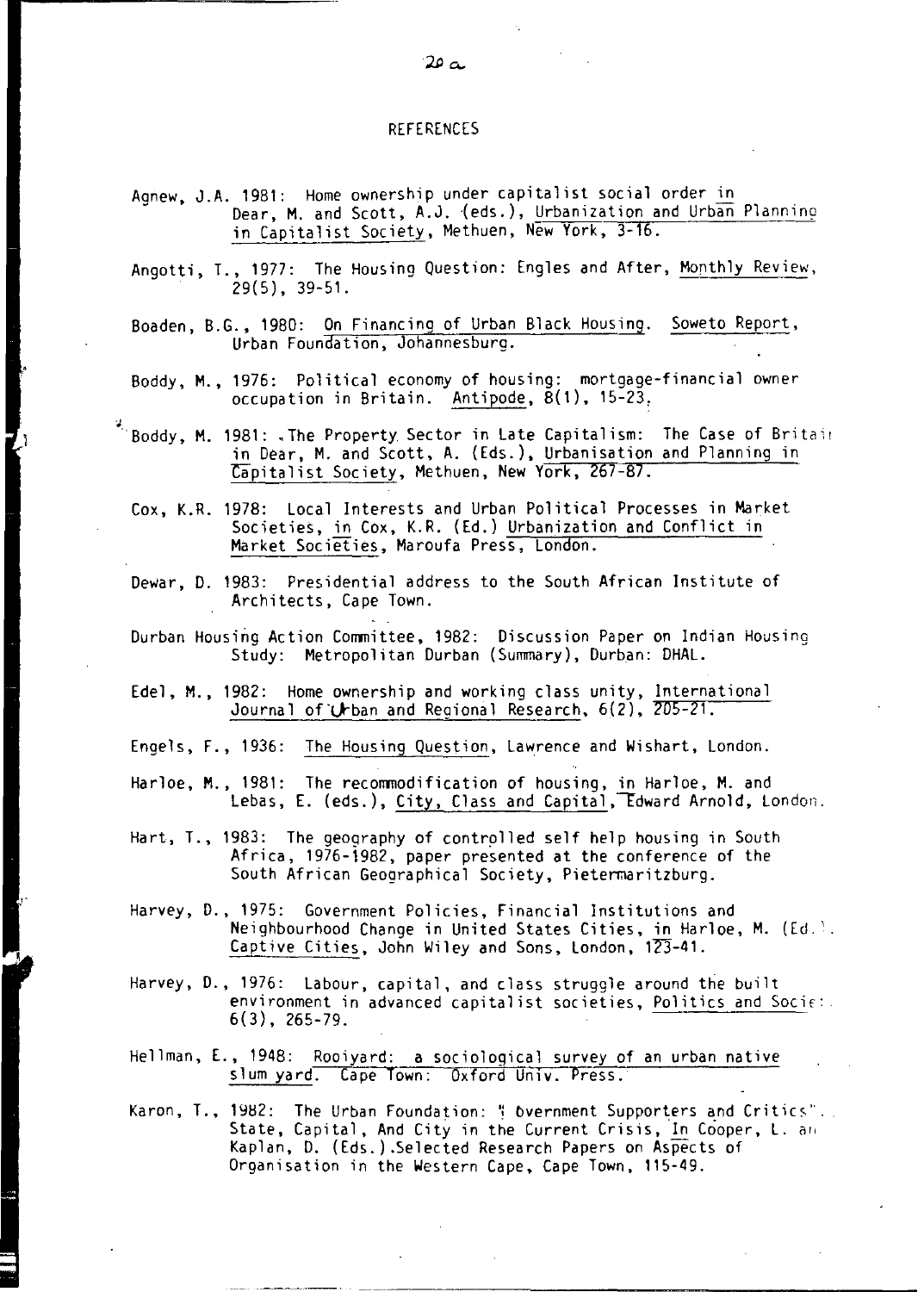- Kemmeny, J. 1977: A Political Sociology of Home Ownership in Australia. A & N.Z. J. of Sociol. 13.47-52.
- Kemmeny. J. 1980: Home ownership and privatization, International Journal of Urban and Regional Research 4(3), 372-88.
- Knoetze, B., 1983: Paper presented at South African Institute of Housing Seminar. Johannesburg., May 1983.
- Kruger, J. 1983: Paper presented at South African Institute of Housing Seminar, Johannesburg., May 1983.
- Lamont, T., 1983: Paper presented at South African Institute of Housing Seminar, Johannesburg., May 1983 .
- Lebowitz, M<sub>.</sub>, 1981: The one-sidedness of Capital. Unpub.paper, Dept. of Economics, Simon Fraser University.
- Luria, D., 1976: Wealth, Capital. and Power: The social meaning of home ownership, Journal of Interdisciplinary History, 7(2), 261-82.
- Maasdorp, G. and Humphreys, A.S.B., 1975: From Shantytown to To Township, Juta, Cape Town.
- Mabin. A. ,1983: "State Homes for Sale": a re-examination of home ownership, Work in Progress, 26, 4-7
- Mackenzie,S., 1976: Women's place, women's space: the view of the city from the point of reproduction. Unpub. BA (Hons.) thesis,<br>Simon Fraser University.

- Simon Fraser University.<br>\* الصحيح الاجتماعي الله التي يتحصين التي يتحصين التي يتحصين التي يتحدث التي يتح<br>McCarthy, J., 1982: Radical geography, mainstream geography and Southern Africa. Social Dynamics, 8.
- McCarthy, J. and Cox, K.R., 1983: Urban Development Home Ownership and Neiqhbourhood Activism: An Empirical Analysis. Forthcoming in Community Action.
- McCarthy. J. and Friedman, M., 1982: On the social construction of urban problems: the print media and the black housing issue in South Africa, 1925-1979. Unpublished manuscript.
- Marcuse, H., 1964: One-dimensional Man, Beacon Press, London.
- Massey, D. and Catalano, A., 1978: Capital and Land: i Landownership by Capital in Great Britain, Edward Arnold, London.
- Miller, S.M., 1978: The recapitalisation of capitalism. International . Journal of Urban and Regional Research 2(2), 202-12.
- Morris. S.S., 1972: Good Hope: a first report on the development of Mitchell's Plain. City Engineer's Department, Cape Town.
- Morris, P., 1901: A History of Black Housing in South Africa. South Africa Foundation, Johannesburg.
- Parnell, S., 1983: Nature and development of white worker housine in Johannesburg, Department of Geography and Environmentai Studies, seminar paper.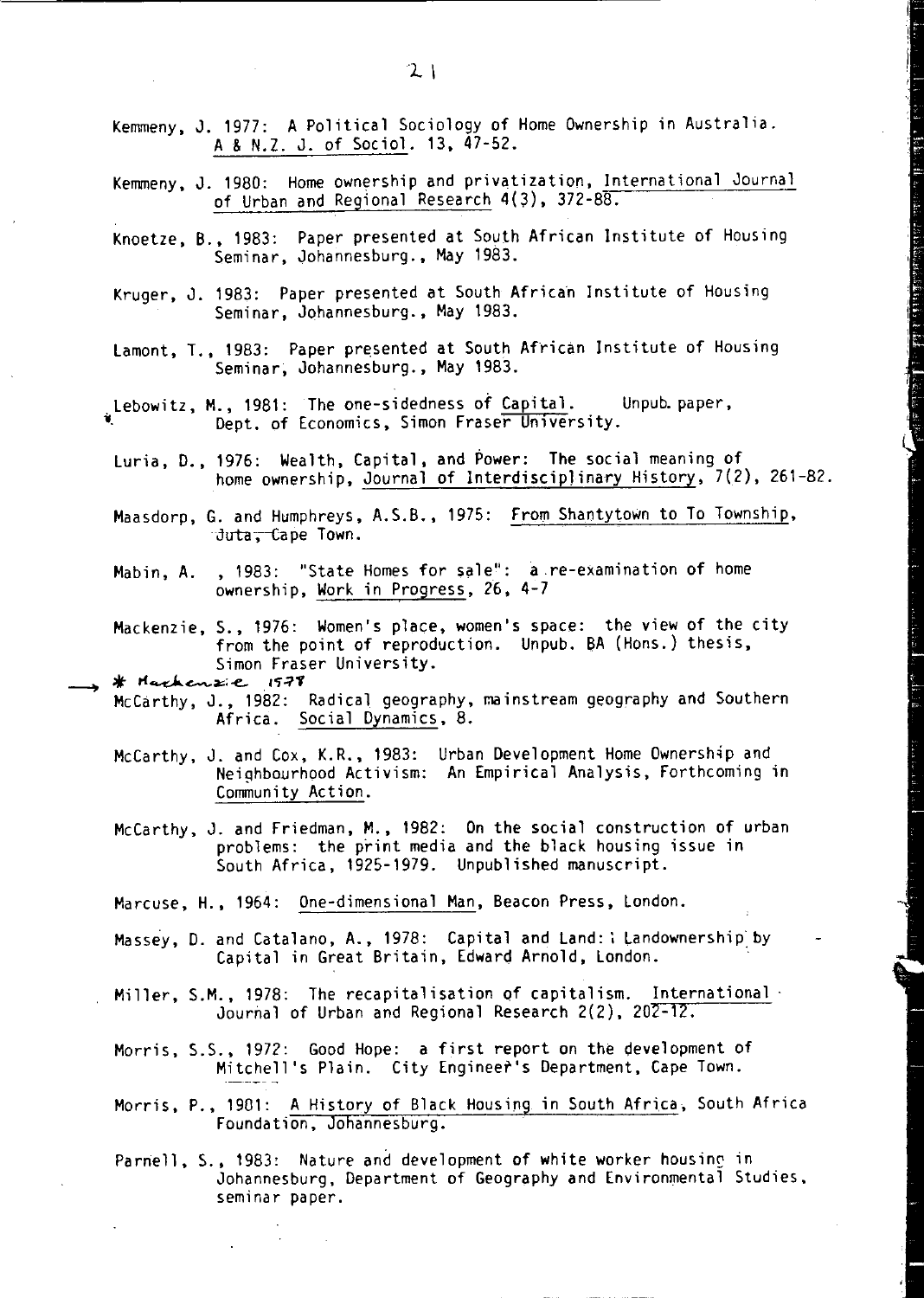Pickvance, C., 1976: Housing, reproduction of capital, and reproduction· of labour power: some recent French work. Antipode 8(1), 58-62 **\_;I** *M;;<-fe.....-* ~~ (er~z. Preteceille, E., 1981: Collective consumption the state and the crisis of capitalist society in M. Harloe and E. Lebas City, Cla<br> **Capital.** Edward Arnold, London.<br> **-7'1'** Radford, D., 1979: The architecture of the Western Cape, 1838-1901. of capitalist society in M. Harloe and E. Lebas City, Class and Capital. Edward Arnold, London. Unpub. Ph.D. thesis, Univ. of the Witwatersrand. Republic of South Africa, 1982: Report of the Commission of Enquiry into certain matters relating to Building Societies in South Africa, (RP 37/1982), Government Printer, Pretoria. Rex, J. and Moore, R., 1967: Race, Community and Conflict, Oxford University Press, Oxford. Robins, R., 1983: Personal communication from Deputy Director (Housing - Whites), Johannesburg City Council. Rose, D., 1980: Towards a re-evaluation of the political significance of home ownership in 8ritain, in Conference of Socialist Economists. Political Economy of Housing Workshop Paper, Vol. B. Rose, D., 1983: Social reproduction and the growth of working class home<br>ownership. Unpub. Ph.D. thesis. Sussex University. Unpub. Ph.D. thesis, Sussex University. Saunders, P., 1978: Domestic property and social class, International Journa of Urban and Regional Research, 2, 233-51. Social Review, 1981: A 'Plain' solution? Social Review, 12, 25-34. South African Institute of Race Relations, 1988: A Survey of Race Relations Race Relations<br>SAIRR, Johann<br>Are 22<br>M. Miller, 198 in South Africa, SAIRR, Johannesburg. Tomaskovic-Devey, D. and S.M. Miller, 1982: Recapitalisation: ·the basic U5 urban policy of the 198os, in Fainstein, N.I. and 5.5. Fainstei· (eds.) Urban Policy under Capitalism. Sage Turner, J.F.C., 1976: Housing by People: Towards Autonomy in Building<br>Environments, London, Boya. Urban Foundation, 1978: Information Bulletin 5, Johannesburg. Urban Foundation, 1980: Information Bulletin 8, Johannesburg.

Welling, P. and J. McCarthy, 1983: Whither southern African human geography'<br>Forthcoming in Area.

West Rand Administration Board, 1983: Pamphlets on home ownership, home improvement and 99-year leasehold. Johannesburg.

Wilkinson, P. 1981: The politics of housing in South Africa: a framework<br>for analysis. Work in Progress. 17, 61-69. Work in Progress, 17, 61-69.

Zille, H., 1983: Pressing in on the cities. Frontline, 3(8), 33-36.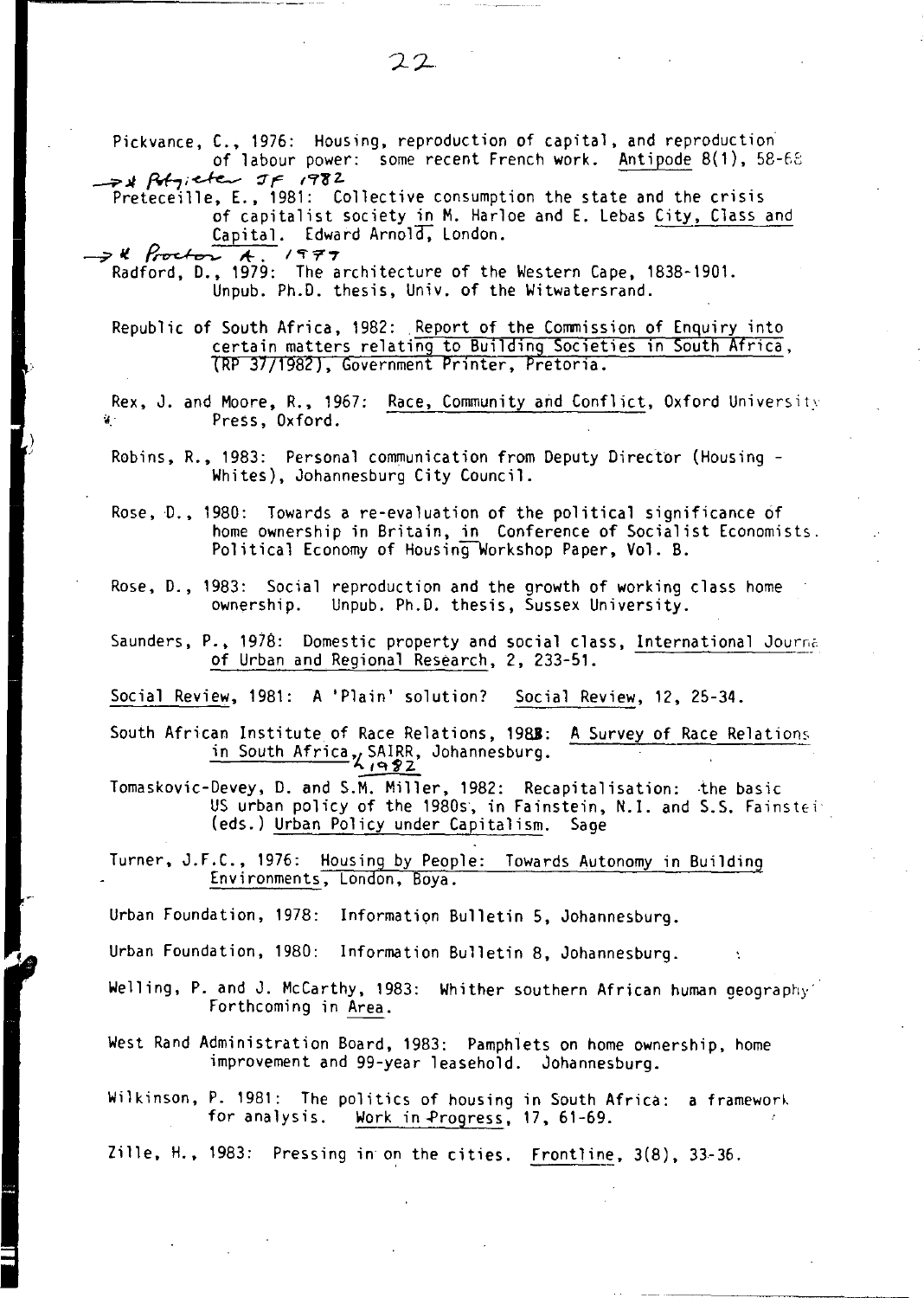Table 1. : Discounts available on purchase of tenant occupied home under state selling scheme, 1983.

> ,  $\ddot{\phantom{0}}$

| House price               | Discount |  |
|---------------------------|----------|--|
| Over R2 500               | 252      |  |
| Under $R2,500$            | 30%      |  |
| Additional qualifications |          |  |
| Occupation over 5 years   | 5%       |  |

Ë

Moratorium (1 year) 5%

Source : Kruger, 1983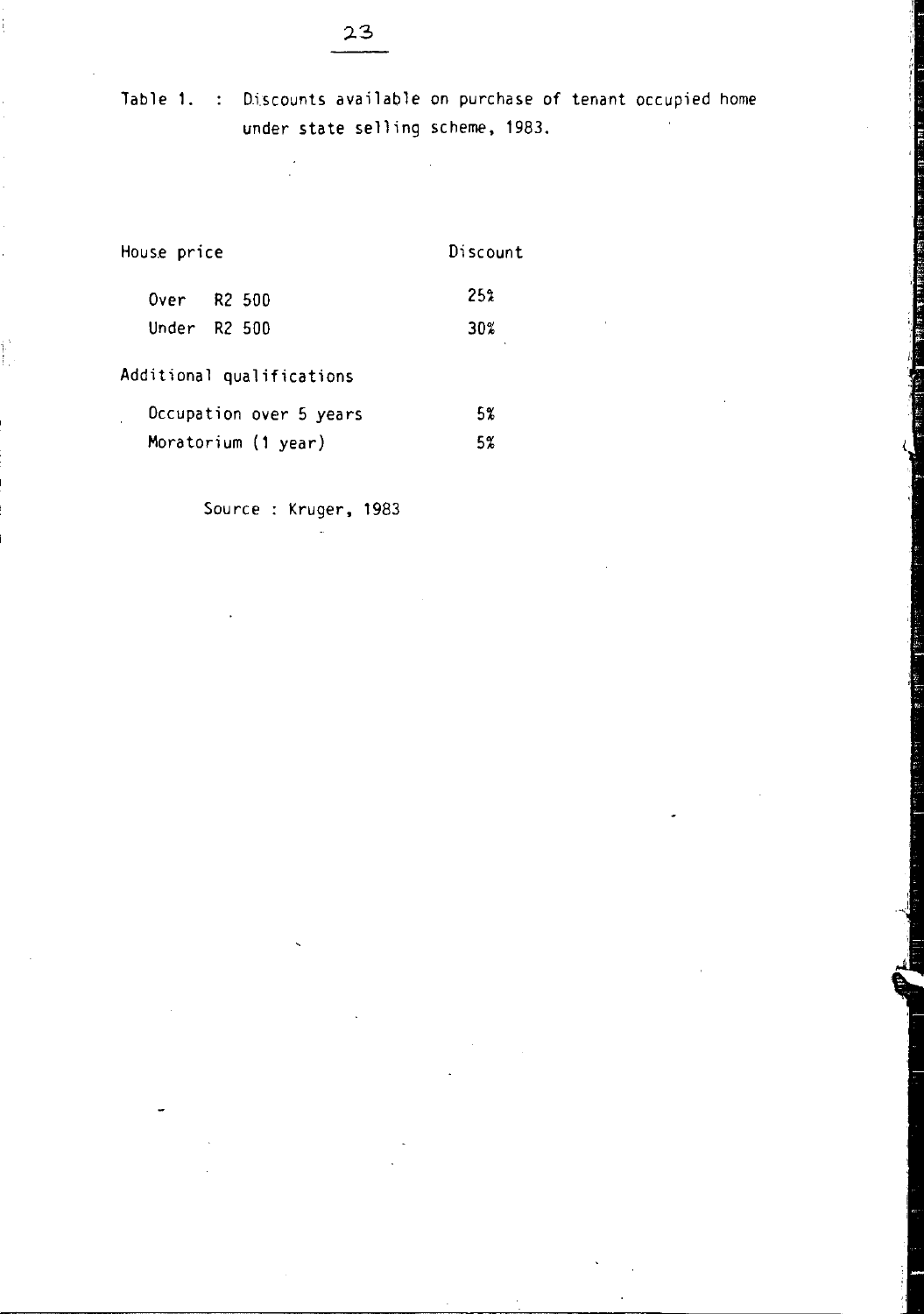Table 2. : Approximate initial outlay for house purchase

|                               | R        |
|-------------------------------|----------|
| 20% deposit                   | 200      |
| Registration fee (approx.)    | 50       |
| Water and sewage connection   | 225      |
| Total for "occupation rights" | 475      |
| leasehold fee                 | 450      |
| Surveying fee                 | 60       |
| Total for "99 year leasehold" | 985<br>R |

b

Sources : SAIRR, 1982; WRAB, 1983.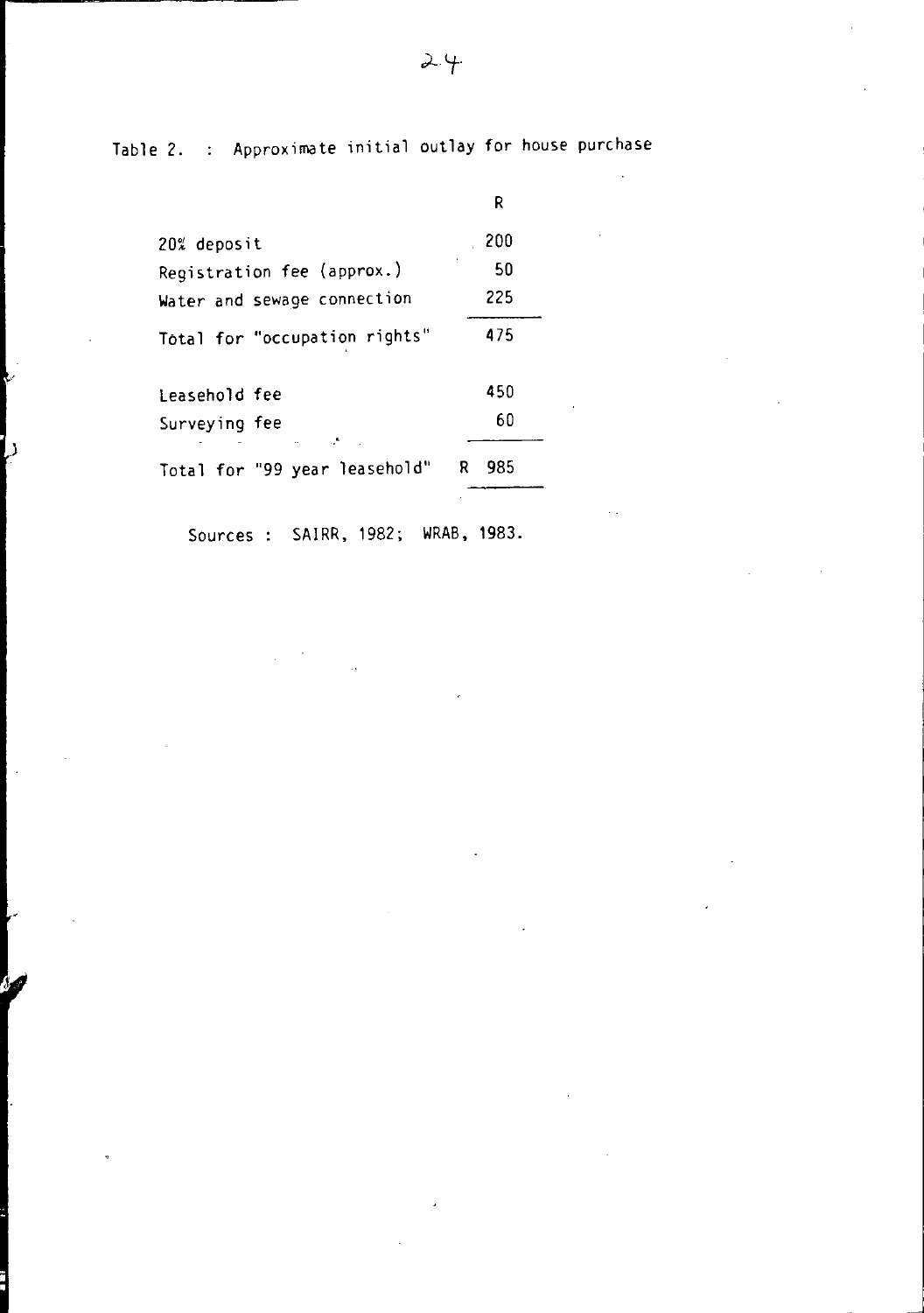Table 3. Income of Soweto residents

|             | Income Category.  |      | % of Soweto Population in |  |
|-------------|-------------------|------|---------------------------|--|
|             | (Rands per month) |      | each Income Category*     |  |
| 0           | - 150             | 24.7 |                           |  |
| $151 - 250$ |                   | 31.9 |                           |  |
| $251 - 350$ |                   | 24.6 |                           |  |
| $351 - 450$ |                   | 9.3  |                           |  |
| $451 - 650$ |                   | 8.4  |                           |  |
|             | 651 and above     | 1,1  |                           |  |

.. hese are official figures; it is likely that the income of unofficial Sowetan residents is substantially lower.

Source : RSA, 1982, p. 64, para. 3.3.